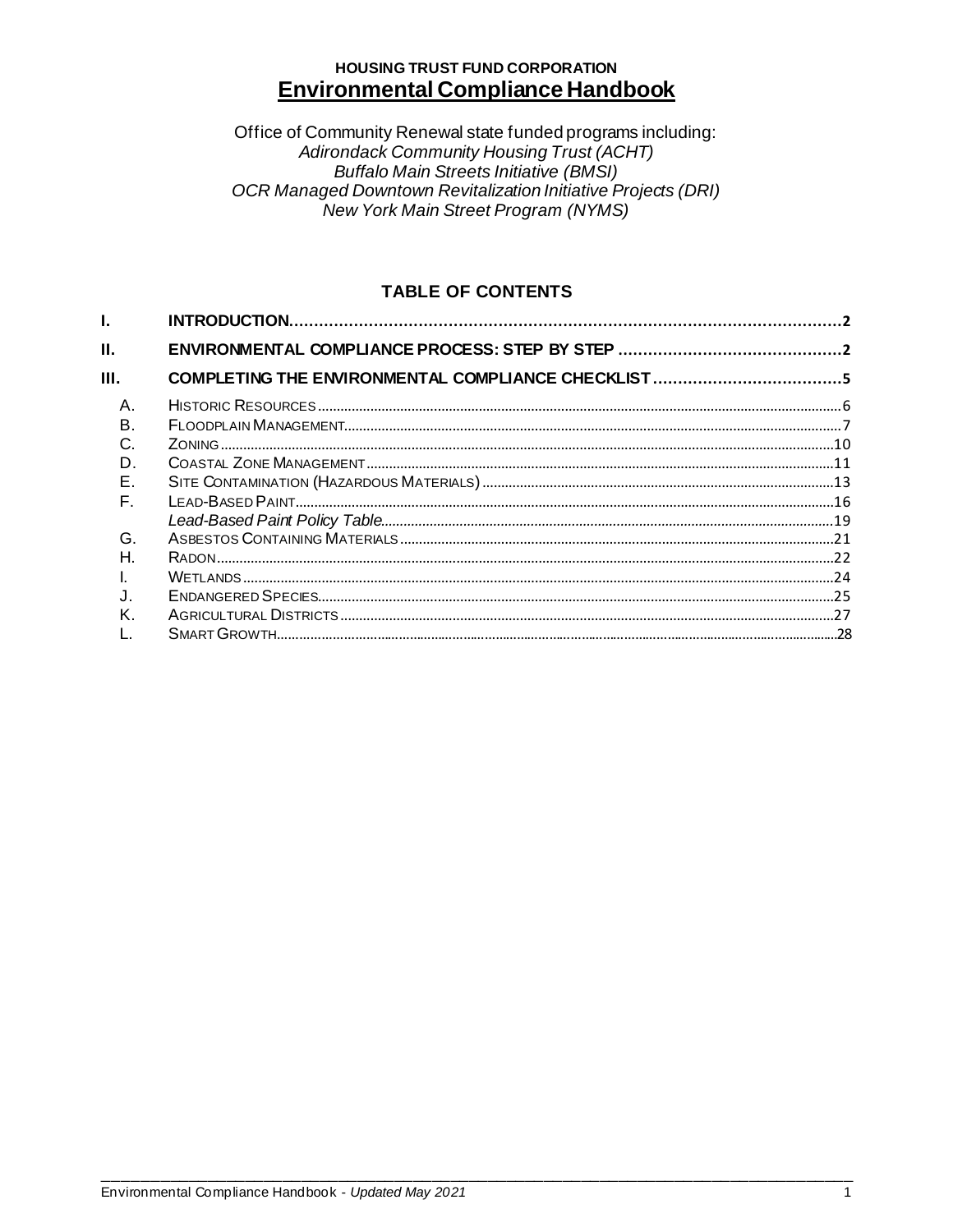## <span id="page-1-0"></span>**I. INTRODUCTION**

Awards made under the Office of Community Renewal's state funded grant programs are subject to requirements of the State Environmental Quality Review Act (SEQR) at 6 NYCRR Part 617. Compliance applies to all participants in the development process, including public or private nonprofit or for-profit entities, or any of participating contractors.

The primary objective of the environmental review process is to identify specific environmental factors that may be encountered at individual project sites, and to develop procedures to ensure compliance with regulations pertaining to these factors.

## Identified Project Sites

In cases where individual project sites/buildings have been identified at the time of application and contract execution, the environmental review process will evaluate site-specific Environmental Compliance Checklist(s). When the review is complete, the Local Program Administrator (LPA) will receive a determination letter from the Housing Trust Fund Corporation's (HTFC) Environmental Analysis Unit (EAU) specific to the identified projects.

### Unidentified Project Sites

For programs that have not identified individual project sites or streetscape project locations at the time of contract execution, a programmatic Environmental Compliance Checklist must be completed to document the programmatic environmental review procedures that will apply to projects later selected for participation. When the review of the programmatic Environmental Compliance Checklist is complete, the Local Program Administrator (LPA) will receive a determination letter from the Housing Trust Fund Corporation's (HTFC) Environmental Analysis Unit (EAU). Following receipt of the determination letter, individual site-specific Environmental Compliance Checklists and associated supporting documentation must be submitted to the Office of Community Renewal (OCR) at the time of Project Set up, which is the formal commitment of program funds. HTFC will also review compliance with these procedures as part of the contract monitoring process.

<span id="page-1-1"></span>Grant activities cannot begin until an environmental determination letter is received.

### **II. ENVIRONMENTAL COMPLIANCE PROCESS: STEP BY STEP**

The following is a step-by-step process to obtain environmental clearance and to develop an appropriate set of programmatic environmental review procedures. All referenced forms can be found online:

<https://hcr.ny.gov/new-york-main-street#forms-and-documents> <https://hcr.ny.gov/downtown-revitalization-initiative-dri-forms> <https://hcr.ny.gov/buffalo-main-streets-initiative>

### **STEP 1: Complete Environmental Compliance Checklist**

The Environmental Compliance Checklist must be completed for each awarded contract. The checklist documents each procedure that the LPA will implement to comply with environmental regulations at all project sites as a requirement of HTFC environmental clearance. Each section of the Environmental Compliance Handbook outlines specific required compliance procedures and recommended complianc e language for use on the Checklist.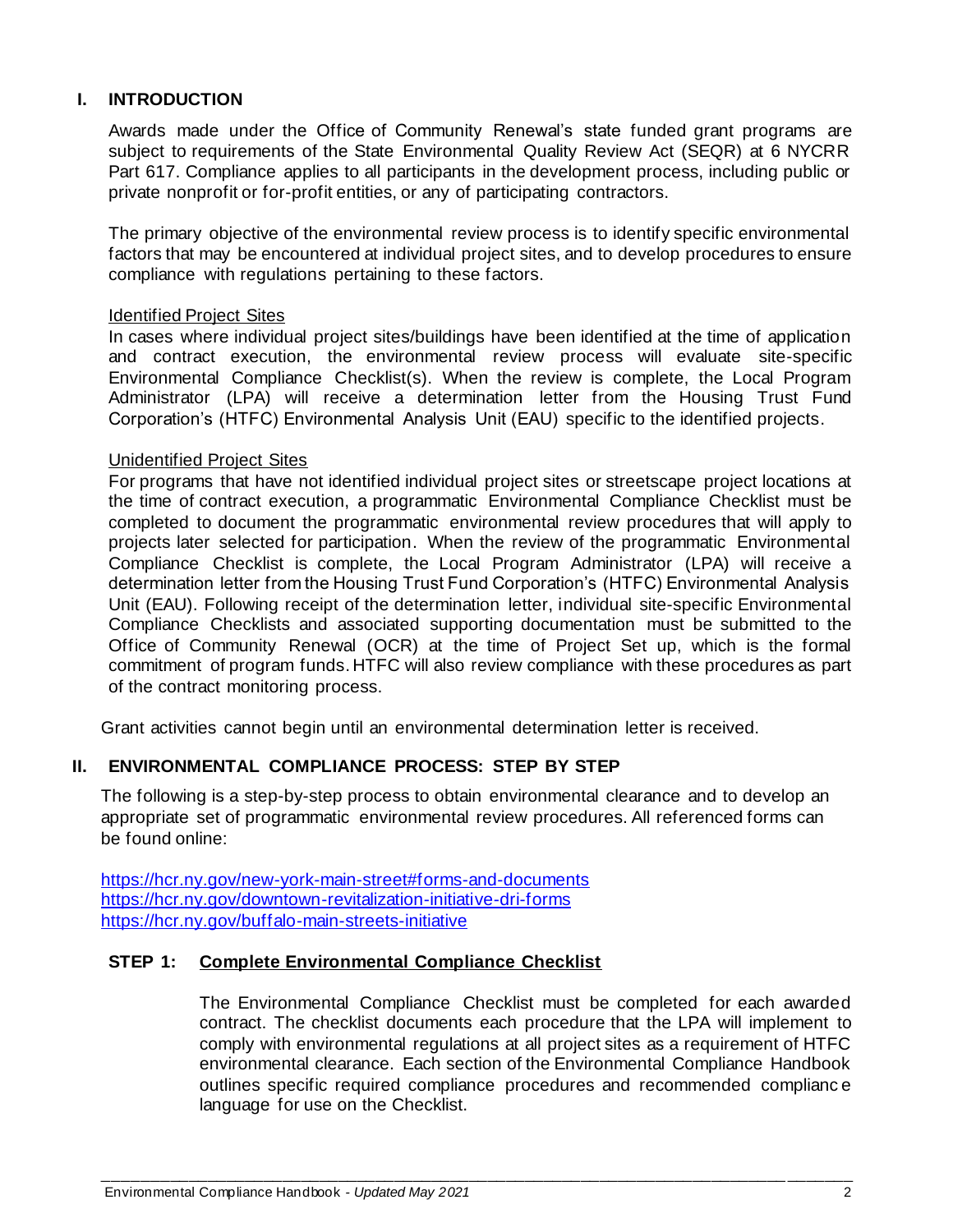## **STEP 2: Complete the Program Description Form**

The Program Description Form must be completed to describe the planned program activities. Sufficient detail must be provided to allow the Environmental Analyst to classify the program under SEQR. Specifically, the Program Description Form must identify if participating projects will or may involve: substantial improvement in a flood zone; projects in or adjacent to Agricultural Districts; work on a building determined by SHPO to have historic or cultural significance; ground disturbance; zoning changes or change in actual building use.

## **STEP 3: Submit to the Office of Community Renewal (OCR)**

Send the completed Environmental Compliance Checklist(s), Program Description Form and required supporting documentation as a single PDF document by email to your OCR Project Manager.

Include the associated SHARS ID in the email subject line.

Please contact the Office of Community Renewal for instructions to submit large format documents that cannot be emailed.

## **STEP 4: HTFC Issues Determination Letter to Program Administrator**

The HTFC will review the forms and supporting documentation submitted. Revisions or additional documentation may be requested if the materials are determined to be incomplete. Following review by the OCR and the HTFC Environmental Analysis Unit, a determination letter will be issued. The determination letter must be kept on file with the Environmental Compliance Checklist(s), as well as all other documentation related to the environmental review for subsequent HTFC monitoring.

## **STEP 5: Conduct Program Activities in Accordance with Policies Described in the Environmental Compliance Checklist and HTFC Determination Letter**

The purpose of the environmental review process leading to the HTFC Environmental Determination Letter is to:

- 1. Identify specific measures to comply with environmental regulations or mitigate adverse impacts at identified project sites or;
- 2. Provide a roadmap for subsequent environmental review of individual project sites at the time they are selected. The LPA is responsible for following the procedures established in the programmatic Environmental Compliance Checklist and Determination Letter. As project sites/buildings are identified, individual site-specific checklists and associated documentation must be submitted to the OCR at the time of Project Set up or commitment of funds.

**Please note:** Individual site-specific checklists must be submitted to the OCR **prior** to beginning project activities. Checklists will require additional supporting documentation and review in circumstances such as:

• substantial improvement in a flood zone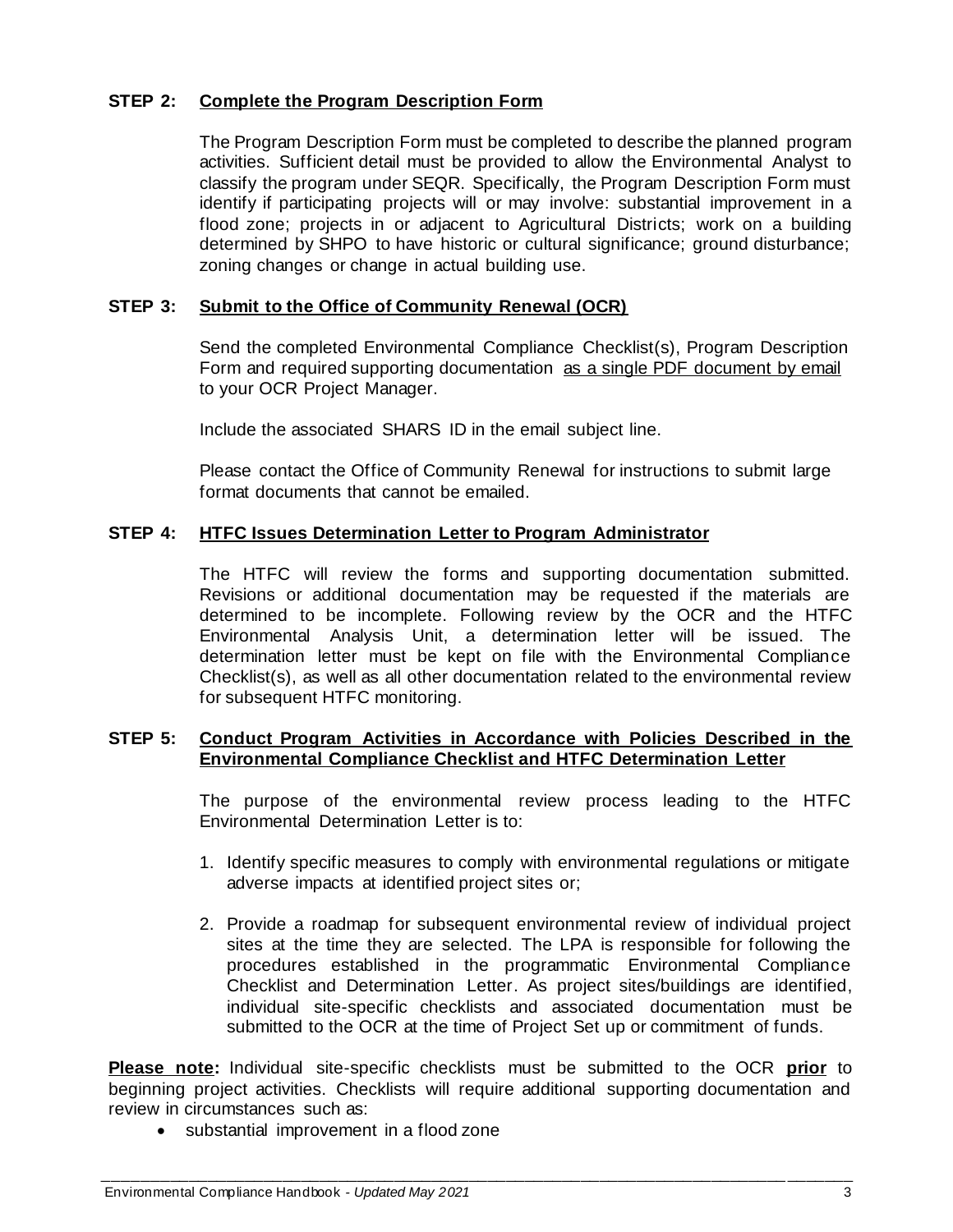- projects in, or adjacent to, Agricultural Districts
- work on a building determined by SHPO to have historic or cultural significance
- ground disturbance
- zoning changes
- a change in actual building use (whether or not this change is locally regulated)
- acquisition, new construction of, or expansion or reconstruction of infrastructure
- if the work constitutes a SEQR Unlisted action

Projects in the categories described above may require either the municipality to conduct a SEQR coordinated review or a review and determination of significance by the HTFC Board.

### HTFC Board Review / SEQR Coordinated Review

Under SEQR, proposed activities are classified according to criteria at 6 NYCRR Part 617.4 and 617.5 to determine if they are Type I, Type II, or Unlisted actions. If a participating project involves an action that is deemed Type I or Unlisted, a review and determination of significance must be conducted by the HTFC Board. In lieu of HTFC Board review, the municipality can conduct a SEQR coordinated review. SEQR Coordinated review is the process by which all involved agencies (state agencies and local and county government) cooperate in one integrated environmental review to avoid segmentation and expedite review of a project. At the municipal level, SEQR review is typically conducted during review of site plan, special use permit, or variance applications.

If a SEQR coordinated review is not conducted for Type I or Unlisted actions, the HTFC Board must conduct a separate review of the project. This could take between 45-60 days, depending upon the HTFC Board meeting schedule. Therefore, it is recommended to first determine if the municipality can conduct a SEQR coordinated review, to avoid repetitive review and delays in project execution. So, if the local municipality requires a project to be reviewed (e.g. site plan, special use permit, or variance applications), AND the project falls in one of the categories described above, the participating property owner should inform the municipality that they are also receiving funding from OCR/HTFC, and request that a coordinated review take place.

If a project involves a Type I or Unlisted action, but does not require local municipal review, the project must be reviewed by the HTFC Board for a determination of significance. For example, if the project involves a change in building use from commercial to residential, but the local municipality does not require a special use permit for the project triggering a local SEQR review, the project must be reviewed by the HTFC Board for a determination of significance.

The Local Program Administrator (LPA) is responsible for following procedures established in the Environmental Compliance Handbook. This includes early correspondence with participating property owners to ensure the project complies with Environmental Review procedures.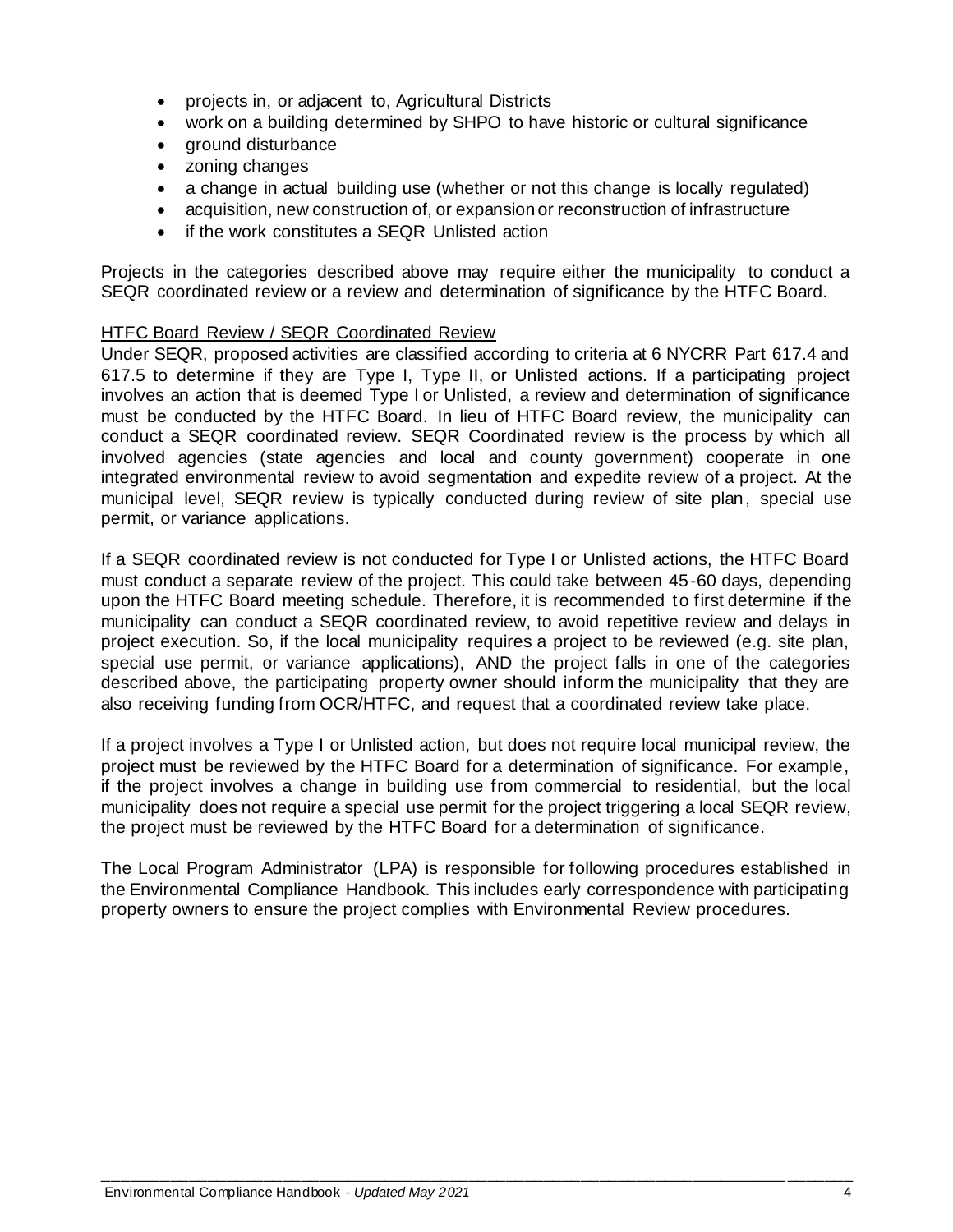## <span id="page-4-0"></span>**III. COMPLETING THE ENVIRONMENTAL COMPLIANCE CHECKLIST**

### Identified Project Sites (Site-Specific Review)

In cases where individual project sites/buildings have been identified at the time of application and contract execution, the environmental review process will evaluate site-specific Environmental Compliance Checklist(s). The Environmental Compliance Checklist must be completed and submitted for each individual site. For each regulation, a written compliance procedure must be described in the right-hand column of the checklist. For each environmental issue, supporting documentation must be provided unless otherwise noted. Supporting documentation includes, but is not limited to, applicable maps, state agency correspondence, and professional certifications.

When the review is complete, the Local Program Administrator (LPA) will receive a determination letter from the Housing Trust Fund Corporation's (HTFC) Environmental Analysis Unit (EAU) specific to the identified projects.

## Unidentified Project Sites (Programmatic Review)

For programs that have not identified individual project sites or streetscape project locations at the time of contract execution, a programmatic Environmental Compliance Checklist must be completed. For the programmatic review, the Environmental Compliance Checklist is intended to cover the program as a whole, to determine which regulations may apply to one or more individual project sites once identified, and those which will not be applicable under any circumstances. For each regulation, a written compliance procedure must be described in the right-hand column of the checklist. This will include the procedure to review individual project sites if applicable.

When the review of the programmatic Environmental Compliance Checklist is complete, the Local Program Administrator (LPA) will receive a determination letter from the Housing Trust Fund Corporation's (HTFC) Environmental Analysis Unit (EAU). Following receipt of the determination letter, individual site-specific Environmental Compliance Checklists and associated supporting documentation must be submitted to the OCR at the time of Project Set up, which is the formal commitment of program funds. HTFC will also review compliance with these procedures as part of the contract monitoring process.

### **Please note:** Local Program Administrators may be contacted for more information. **Grant activities cannot begin until an environmental determination letter is received.**

The OCR and the EAU must stress that, before taking any physical action on a site, or incurring costs related to a specific activity, the site-specific environmental checklist must be completed and submitted to the OCR for review. Costs incurred for activities completed prior to the SEQR determination and submission of site-specific checklists will not be eligible for reimbursement.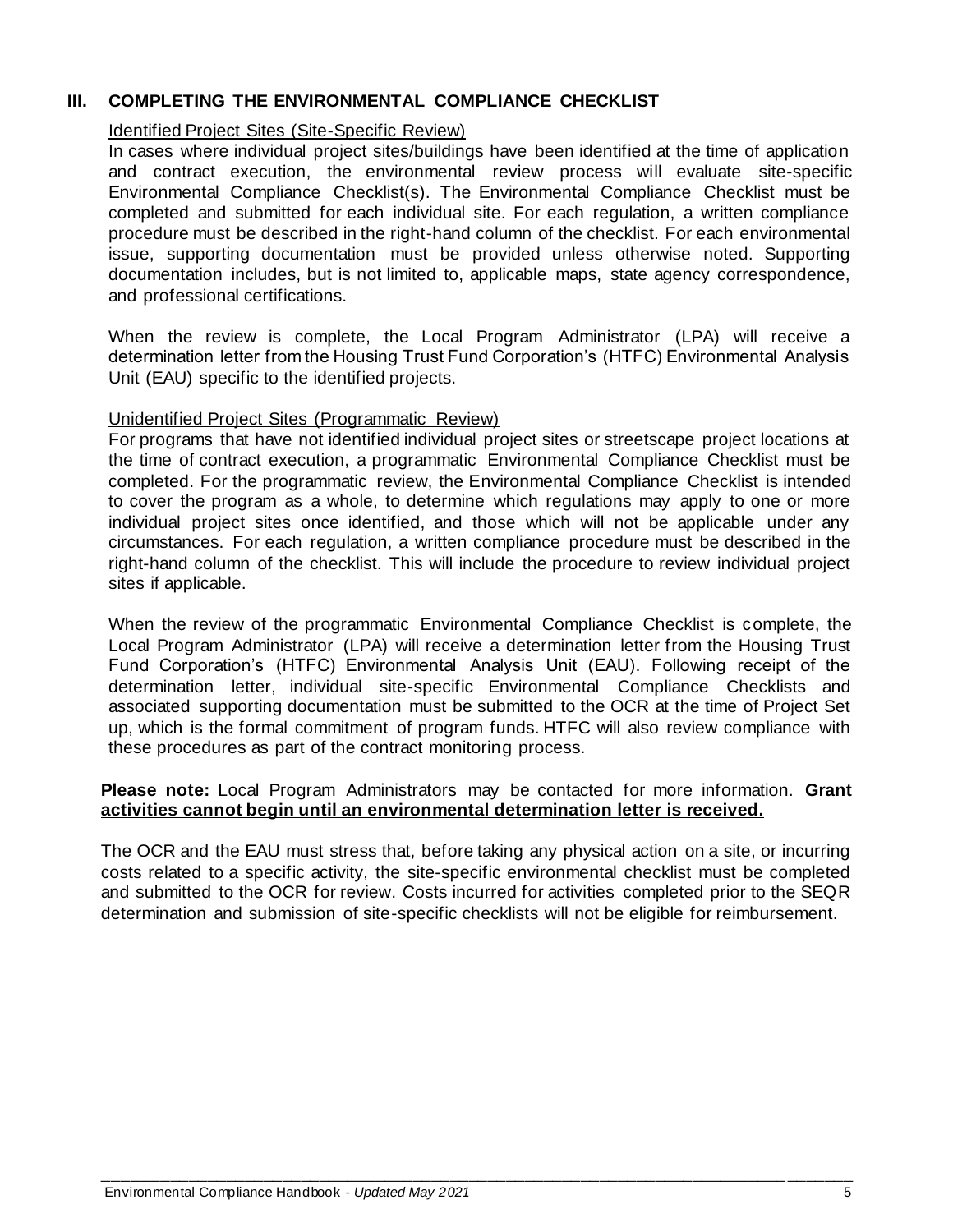## <span id="page-5-0"></span>**A. Historic Resources**

State Historic Preservation Office (SHPO) Review Section 14.09 of the New York State Parks, Recreation and Historic Preservation Law of 1980 requires a publicly-funded project to be reviewed for its potential effect on historic properties. LPAs must submit building information and proposed project scopes of work for each participating project to the New York State Office of Parks, Recreation and Historic Preservation (OPRHP or SHPO) for review. This review is required for all funded activities: interior and exterior building renovation, new construction, demolition, and streetscape activities.

For site-specific reviews, where the project site has already been identified, the SHPO Determination Letter must be included as source documentation.

SHPO must be consulted for a determination before any rehabilitation, demolition or new construction is started on any program sites. Compliance language includes:

### Programmatic Checklist Language:

*"Each project will be submitted to SHPO through the CRIS database for an impact determination which will ensure compliance with the New York State Parks, Recreation and Historic Preservation Law. No site activity will occur until SHPO responds with a determination."*

#### Site-Specific Checklist Language:

*"The SHPO No Adverse Impact determination is attached."*

*"SHPO identified specific conditions as described in the attached determination. All conditions will be followed and incorporated into the project scope of work."*

The SHPO Cultural Resource Information System (CRIS) can be accessed here: [https://cris.parks.ny.gov](https://cris.parks.ny.gov/)

The HTFC SHPO Electronic Project Submission Guide can be found here: <https://hcr.ny.gov/new-york-main-street#forms-and-documents> <https://hcr.ny.gov/downtown-revitalization-initiative-dri-forms> <https://hcr.ny.gov/buffalo-main-streets-initiative>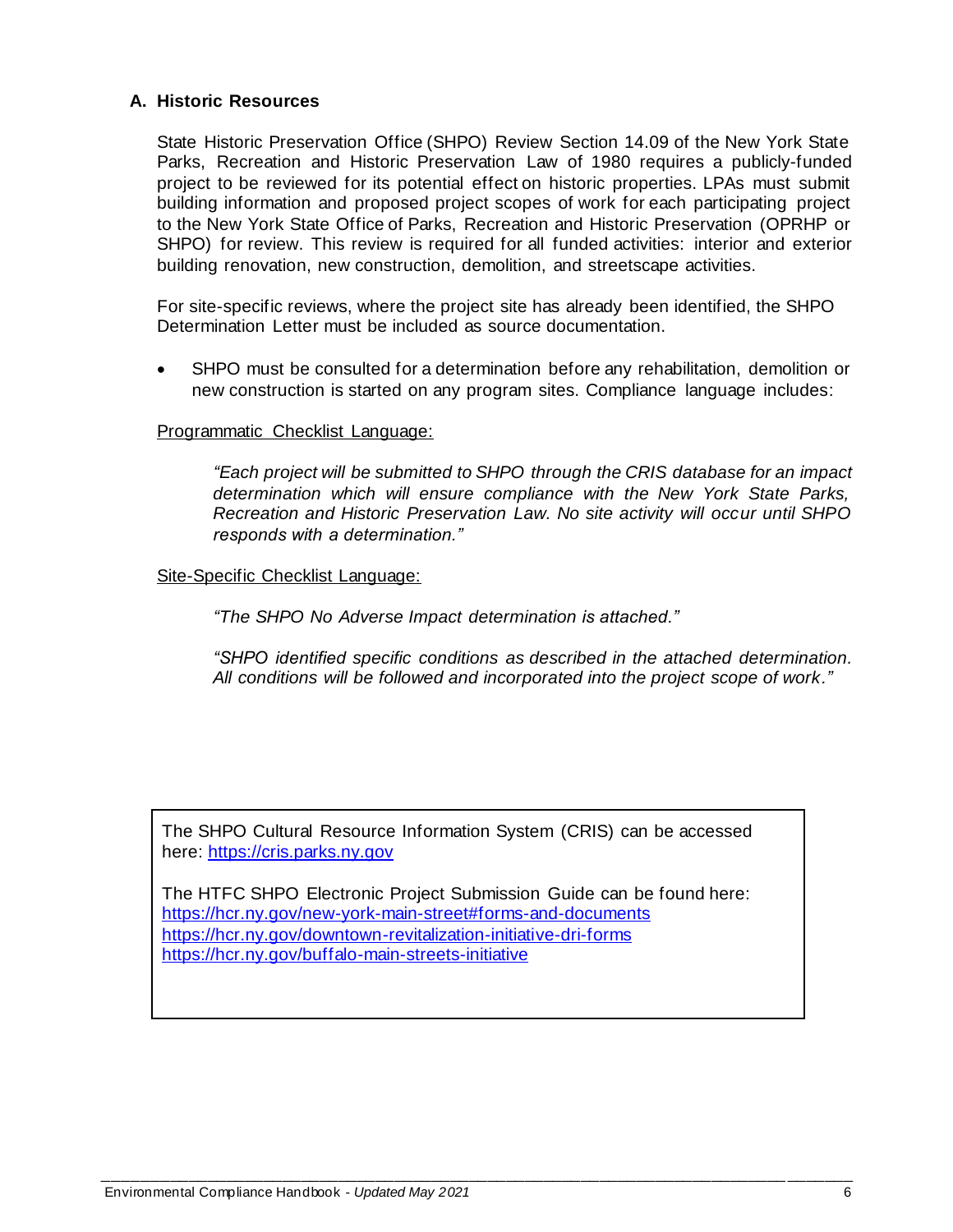## <span id="page-6-0"></span>**B. Floodplain Management**

The Local Program Administrator must consider 6 NYCRR Part 502, *Floodplain Management Criteria for State Projects* if any projects are in a Special Flood Hazard Area (SFHA). Each site in the Program must be reviewed for its location with regard to floodplains.

Source documentation for these determinations must be provided and can include a copy of a FIRM map, with the Panel Number and Effective Date, or communication from the local Floodplain Manager responsible for a community's participation in the National Flood Insurance Program.

Programmatic Checklist Language:

• If the target area is not within an SFHA, compliance language might be:

"*The target area does not include any buildings or sites within a SFHA. A copy of the FIRM map, with the Panel Number and Effective Date is included."* 

• If the target area includes any buildings within an SFHA, a determination must be made for each assisted project site to evaluate if the site is within the SFHA and whether the proposed scope of work can be classified as "substantial improvement" per 6 NYCRR Part 502.2(bb)(1), *Floodplain Management Criteria for State Projects.*  Compliance language should include:

*"A portion of the target area is located in the 100-year floodplain. Each project site will be evaluated to determine if it is within the 100-year floodplain, and whether it will involve 'substantial improvement'. The LPA will comply with 6 NYCRR Part 502, Floodplain Management Criteria for State Projects."*

• If FEMA has not completed a study to determine flood hazard for a program location and no flood map has been published, compliance language might be:

*"Panel not printed. Each project site will be evaluated to determine if it is within the 100-year floodplain, and whether it will involve 'substantial improvement'. The LPA will comply with 6 NYCRR Part 502, Floodplain Management Criteria for State Projects."*

Site-Specific Checklist Language:

If the project is not in the SFHA, compliance language might be:

"*The project is not within a SFHA. A copy of the FIRM map, with the Panel Number and Effective Date is included."*

• If the Programmatic Review identified that the target area includes any buildings within an SFHA, a floodplain determination must be made for each individual building. This determination should be made by the local municipal floodplain manager and documented in a letter. This is a step beyond just looking at the FIRM map which was already completed during Programmatic Review. This determination typically involves a site visit and topographical map review. If it is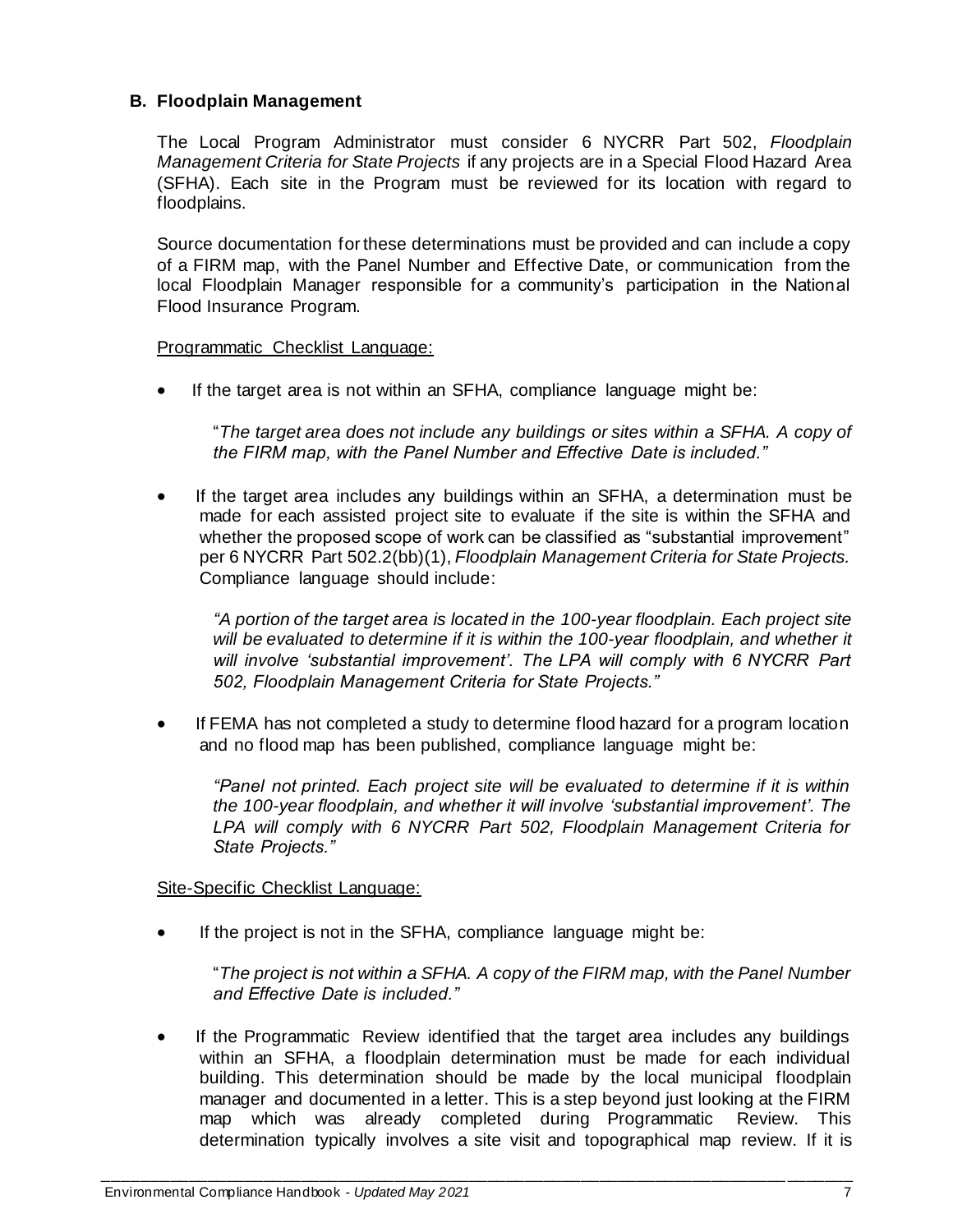determined the specific project site is not within the SFHA, compliance language might be:

*"The project is not within the 100-year floodplain as documented in the attached."*

If it is determined that the project site is within an SFHA, it must be evaluated and documented whether the proposed scope of work can be classified as "substantial improvement." Substantial Improvement is defined as, *"any repair, reconstruction or improvement of a structure, the cost of which equals or exceeds 50 percent of the replacement value of the structure,"* per 6 NYCRR Part 502.2(bb)(1), *Floodplain Management Criteria for State Projects.* If the project is not classified as substantial improvement, compliance language might be:

*"The project is within the 100-year floodplain but is not classified as 'substantial improvement' as per 6 NYCRR Part 502, Floodplain Management Criteria for State Projects as documented in the attached."*

Source documentation must include a determination and explanation from the LPA or municipality as to why the project does not meet the definition of substantial improvement.

If the project site is within the SFHA and will involve substantial improvement or new construction of structures, public infrastructure or utilities, compliance language might be:

*"The project is within the 100-year floodplain, and will involve 'substantial improvement', floodplain design measures will be implemented per 6 NYCRR Part 502, Floodplain Management Criteria for State Projects as documented in the attached."* 

Source documentation in this instance must include a certification from a design professional certifying that specific floodplain design measures are being implemented as per 6 NYCRR Part 502, *Floodplain Management Criteria for State Projects.*

Instructions for creating a FIRM Map

- 1. Go to:<https://msc.fema.gov/>
- 2. Enter the project site address in the search tool and hit enter or select search
- 3. Click on the *Dynamic Map* icon to produce a map
- 4. If the created map does not include the full target area, click on *Go To NFHL Viewer* from the main page.
- 5. Click on the pin tool icon and drop the pin in the target area.
- 6. Change the Size to *Full FIRM*, scroll down, and click *Execute*
- 7. *Save*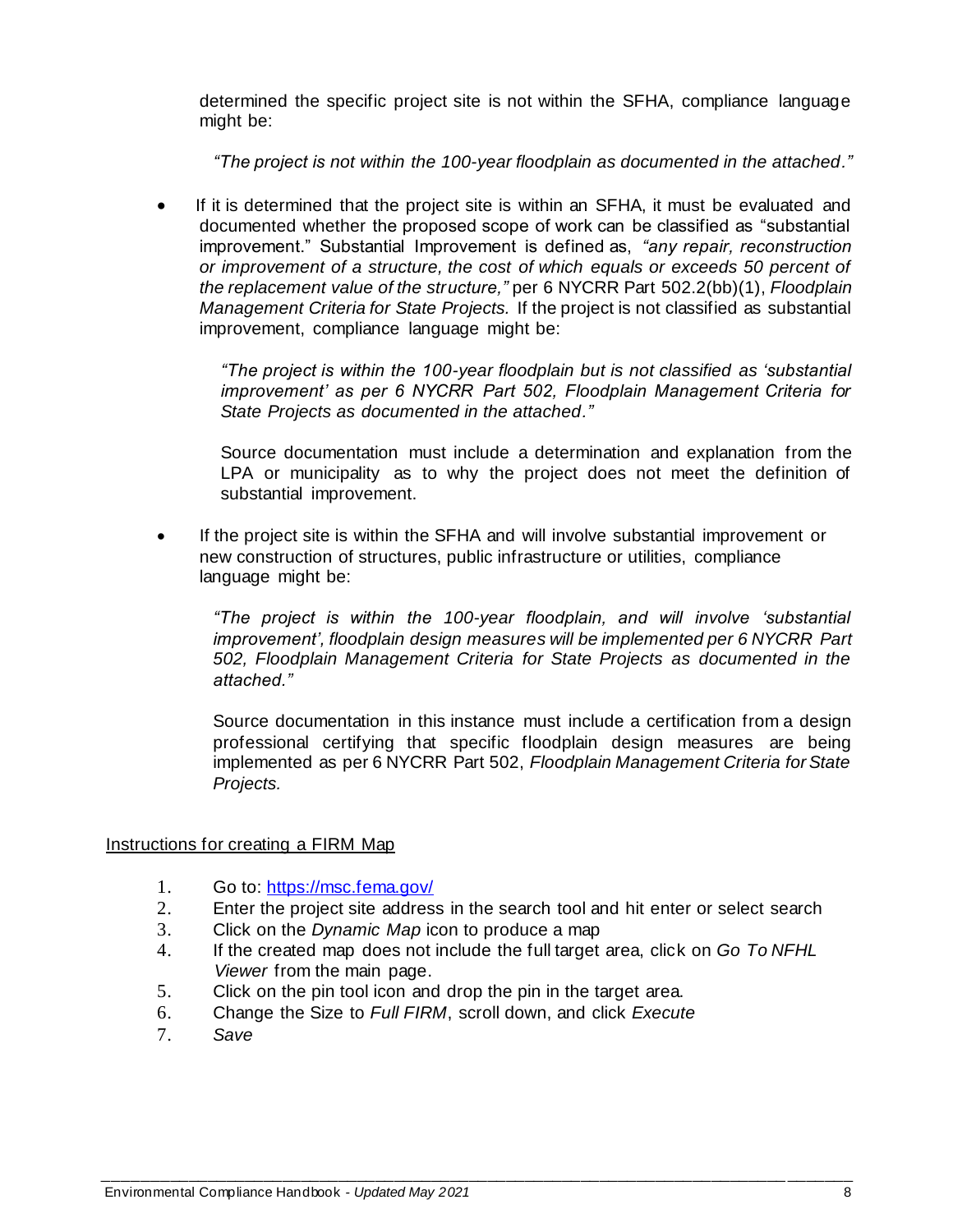6 NYCRR Part 502, *Floodplain Management Criteria for State Projects* is available online, here: [https://www.fema.gov/pdf/floodplain/nfip\\_sg\\_unit\\_8.pdf](https://www.fema.gov/pdf/floodplain/nfip_sg_unit_8.pdf)

FIRM maps are available from local or county environmental or planning agencies, the New York State Department of Environmental Conservation (DEC), or the Federal Emergency Management Agency (FEMA), at the FEMA Map Service Center (800-358-9616), or<https://msc.fema.gov/>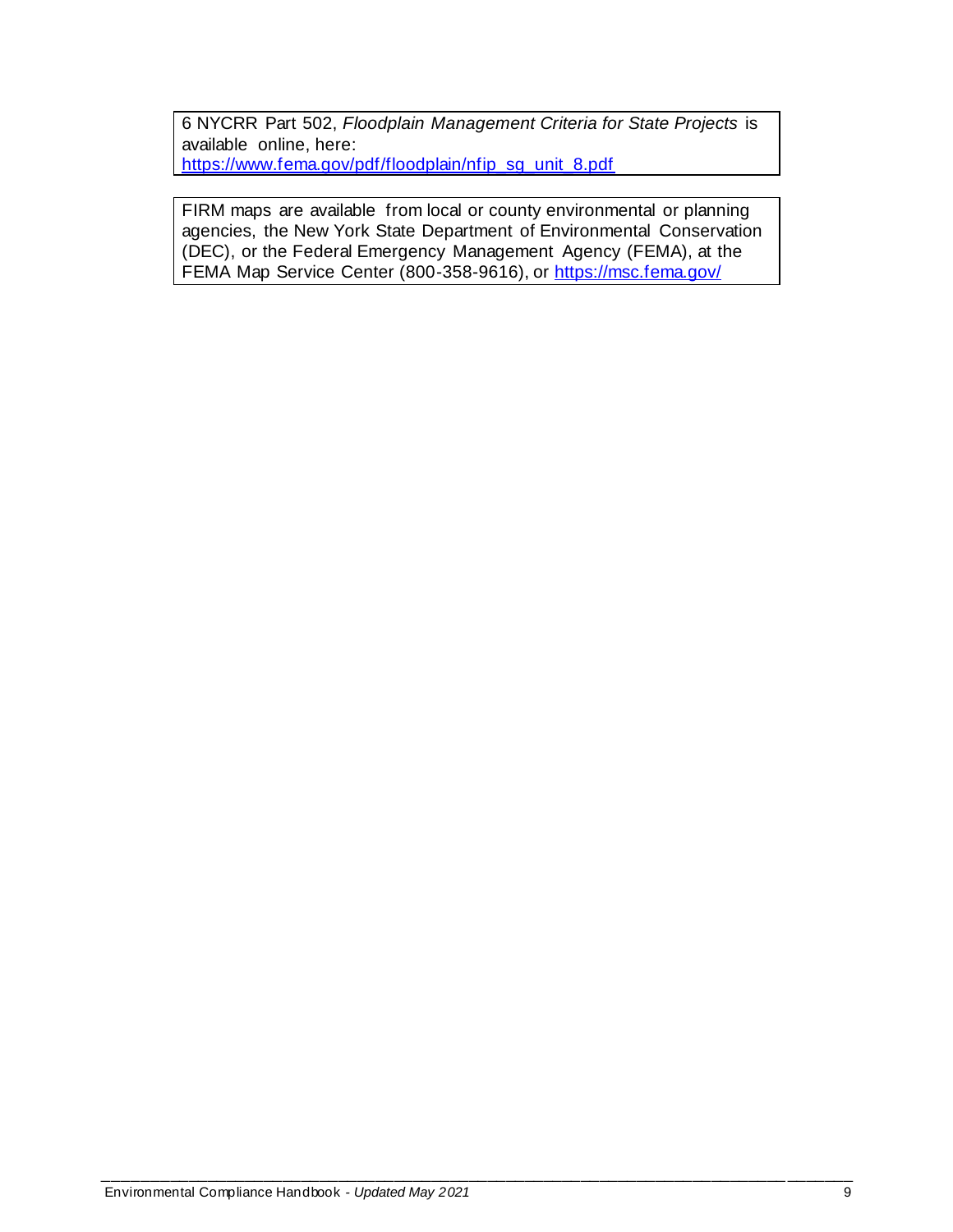# <span id="page-9-0"></span>**C. Zoning**

Each site to be assisted by Office of Community Renewal state funded programs must be reviewed with regard to its zoning classification and proposed use. Project sites must conform to the relevant local land use plans and must receive all necessary zoning and site plan approvals and permits. The project may be classified as an Unlisted action under the State Environmental Quality Review Act (SEQR) and require further review if a zoning change is required or the renovation project will result in a change in building use.

Documentation for these determinations must be provided for site-specific reviews. Documentation should include a letter from the local municipality confirming the proposed use of the project is permitted according to the existing zoning classification of the project site. If the project requires a variance or special use permit for issuance of a building permit, approval documentation should be provided.

The Checklist language must also specifically communicate if a participating project will involve a change in building use (whether or not this change is locally regulated). If a project involves a change in building use, either a SEQR Coordinated Review should be conducted or the project may be reviewed by the HTFC Board (see page 4).

#### Programmatic Checklist Language:

- If specific project sites have yet to be identified, compliance language might be:
	- C1: *"A zoning determination will be prepared and submitted to identify if any program activities will require local approvals, variances, special permits or any other modifications to the existing zoning classification of each project."*
	- C2: *"Each project will be evaluated to determine if the project will result in a change in building use."*

#### Site-Specific Checklist Language:

- If the project will comply with the existing zoning classification and does not involve a change in use of the building, compliance language might be:
	- C1: "*The project will not require zoning modifications, variances or a special use permit for issuance of a building permit. See attached documentation."*
	- C2: *"The existing use of the building is commercial; the proposed use of the building is commercial."*
- If the project will require any zoning modifications or will result in a change in building use, compliance language might be:
	- C1: "*The project requires a special use permit; approval documentation is attached."*
	- C2: *"The existing use of the building is industrial; the proposed use of the building is residential."*

*\_\_\_\_\_\_\_\_\_\_\_\_\_\_\_\_\_\_\_\_\_\_\_\_\_\_\_\_\_\_\_\_\_\_\_\_\_\_\_\_\_\_\_\_\_\_\_\_\_\_\_\_\_\_\_\_\_\_\_\_\_\_\_\_\_\_\_\_\_\_\_\_\_\_\_\_\_\_\_\_*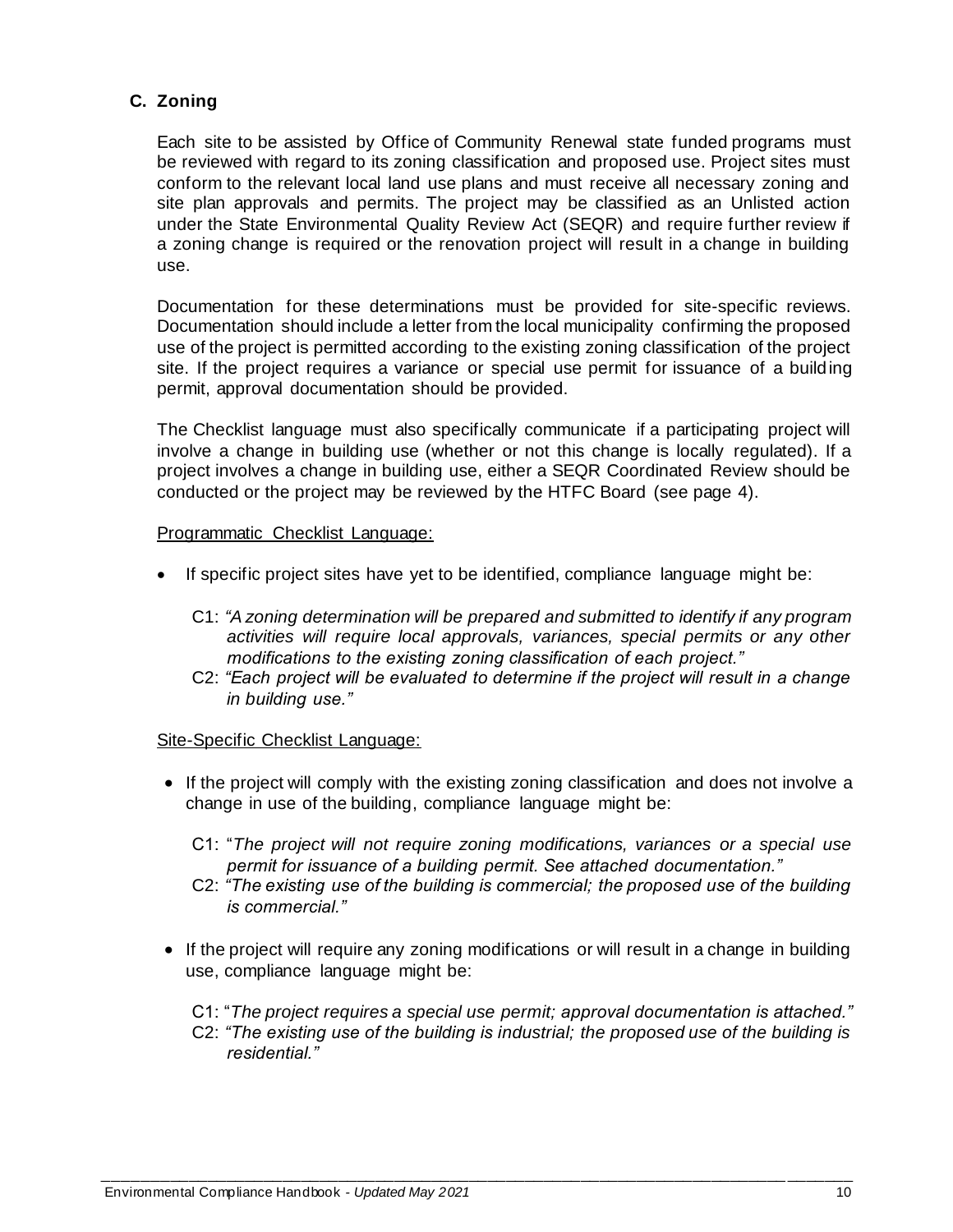## <span id="page-10-0"></span>**D. Coastal Zone Management**

19 NYCRR Part 600, *Coastal Zone Management* establishes requirements for review of a state-funded project in the Coastal Zone if its SEQR classification is Type 1 or Unlisted. In New York State, the Coastal Zone includes land areas adjacent to Lakes Erie and Ontario, the St. Lawrence, East, Harlem and Niagara Rivers, the Hudson River south of the Federal Dam in Troy, the Kill van Kull and Arthur Kill, Long Island Sound, the Atlantic Ocean, and the connecting water bodies, bays, harbors, shallows and marshes.

Source documentation for these determinations must be provided and can include a copy of the applicable Coastal Zone boundary map or correspondence with the local municipality.

Programmatic Checklist Language:

If the program target area or buildings are not located in the coastal zone, compliance language might be:

*"The project site or target area is not located within the coastal zone as documented in the attached."*

If the program target area is located within the designated coastal zone, compliance language might be:

*"The target area is located within the coastal zone and the LPA will comply with 19 NYCRR Part 600."*

### Site-Specific Checklist Language:

If the identified project site is not located in the coastal zone, compliance language might be:

*"The project site is not located within the coastal zone as documented in the attached coastal zone boundary map."*

• If the identified project site is located in the coastal zone, compliance language might be:

*\_\_\_\_\_\_\_\_\_\_\_\_\_\_\_\_\_\_\_\_\_\_\_\_\_\_\_\_\_\_\_\_\_\_\_\_\_\_\_\_\_\_\_\_\_\_\_\_\_\_\_\_\_\_\_\_\_\_\_\_\_\_\_\_\_\_\_\_\_\_\_\_\_\_\_\_\_\_\_\_*

*"The project is located within the coastal zone but is not a Type I or Unlisted action."*

*"The project is located within a coastal zone and is classified as a Type I or Unlisted action; the LPA will comply with 19 NYCRR Part 600 and the HTFC will provide notification of the action to New York State Department of State prior to clearance."*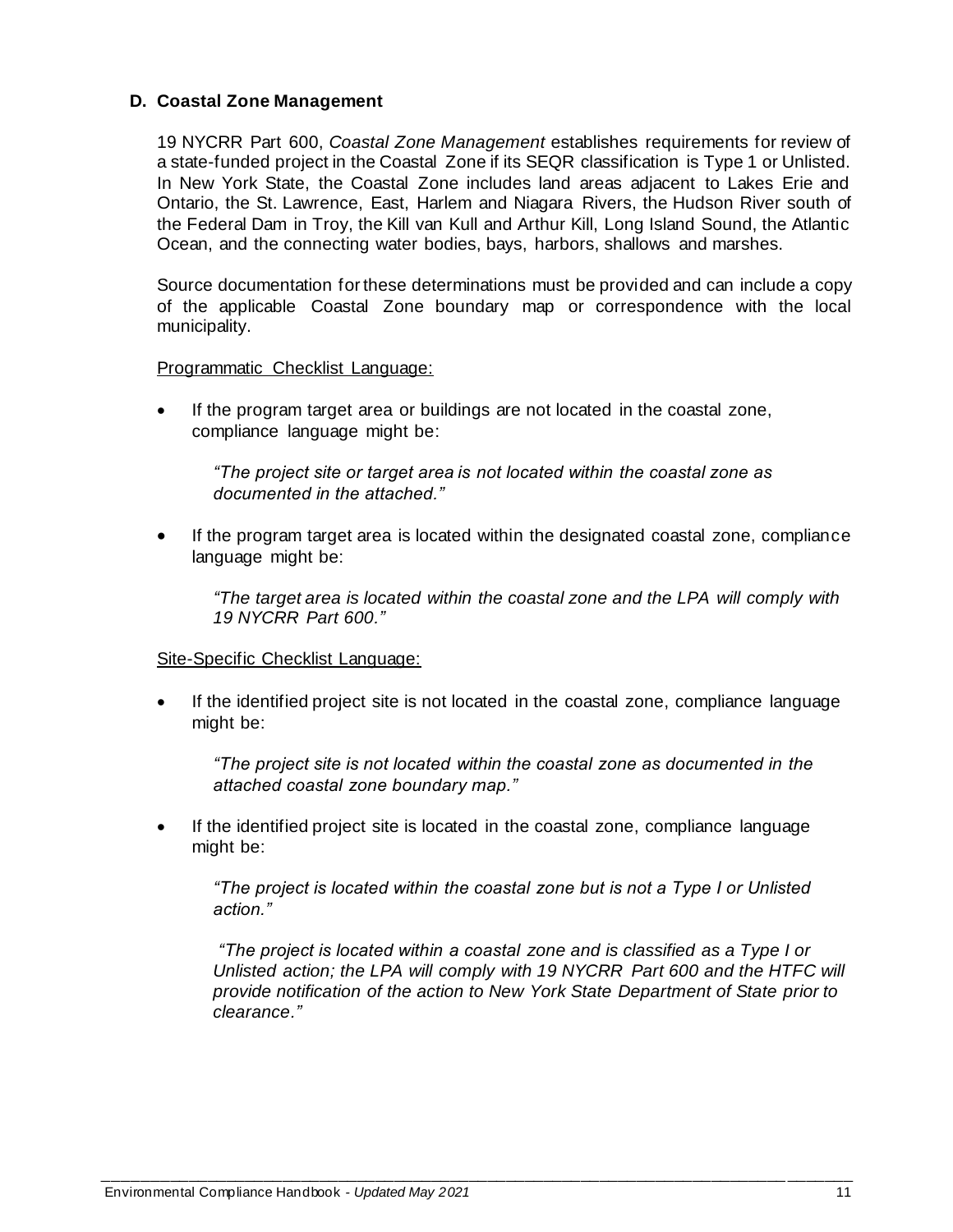## Accessing the Coastal Zone Boundary Map

- 1. Go to: <https://dos.ny.gov/coastal-atlas>
- 2. Enter an address of the target area or project site and hit enter
- 3. Make sure the Landward Coastal Area Boundary layer is "checked" in the Legend
- 4. Zoom in as necessary to show the target area or project site in relation to the nearest Coastal Boundary
- 5. Click Tool icon on the top right corner of the map
- 6. Select *Print Map*
- 7. If necessary, enable Pop-Ups on the browser by selecting 'Always allow pop-ups from [http://opdgig.dos.ny.gov](http://opdgig.dos.ny.gov/) and click *Done*
- 8. Click *Export*
- 9. Save

**NOTE**: In some cases, a Program could be within a Local Waterfront Revitalization Program (LWRP) area. Administrators must contact the municipal or county planning departments to determine if the program is within a LWRP boundary.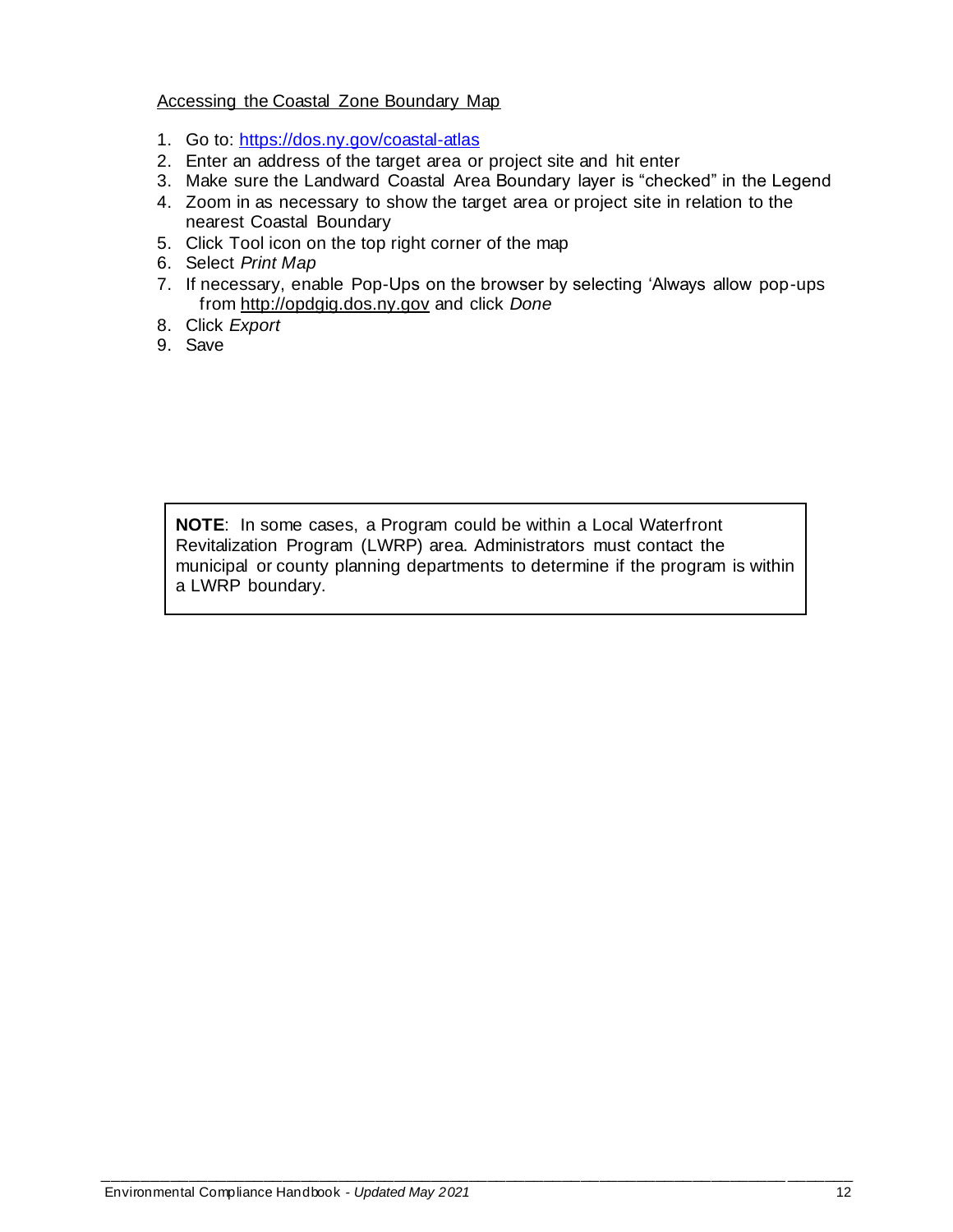## <span id="page-12-0"></span>**E. Site Contamination (Hazardous Materials)**

Projects funded under Office of Community Renewal state funded programs must be free of hazardous materials, contamination, toxic chemicals and gases, and radioactive substances which could affect the health and safety of occupants or users or conflict with the intended utilization of the property. Consideration must be given to the subject property and adjacent sites in the general proximity of such areas as dumps, landfills, industrial sites, or other locations that contain, or may have contained, hazardous wastes. Examples of areas that contain, or may have contained, hazardous wastes include, but are not limited to: dry cleaning facilities, producers of plastics, producers of medicines, waste water treatment facilities, and chemical manufacturing plants.

Each site must be evaluated by an environmental professional to determine if the site is located on or near any hazardous materials or contamination. An environmental professional must provide a certification letter that specifically states:

*"The project site is free of hazardous materials, contamination, toxic chemicals and gases, and radioactive substances which could affect the health and safety of occupants or users or conflict with the intended utilization of the property. I, [Name], certify that I am an environmental professional as per ASTM 1527."*

If an environmental professional cannot provide the above certification letter, further study must be completed as recommended and the LPA must certify that it will follow all recommendations and, with the guidance of the environmental professional, ensure the site meets this OCR policy:

*"An evaluation identified potential hazards, [LPA Name] certifies that all recommendations provided by the environmental professional will be followed and, with the guidance of the environmental professional, ensure the site meets OCR policy."*

For projects receiving more than \$100,000 grant investment, LPAs must provide backup documentation (desktop review, transaction screen, Phase I ESA, etc.) in addition to the certification. Documentation cannot be older than one year from the date of application for funding. Any further study must be completed as recommended. Documentation must be provided to confirm recommendations have been met prior to the release of grant funds.

### Programmatic Checklist Language:

• If the program involves new construction, rehabilitation and/or streetscape initiatives, compliance language might be:

*"Any building construction or renovation and/or streetscape activity within the program's target area will be assessed to determine its environmental condition. If the condition of the property is unknown, or a possible environmental hazard is suspected, the LPA will proceed with the advice and guidance of an 'environmental professional.' If so advised, further study will be completed as recommended."*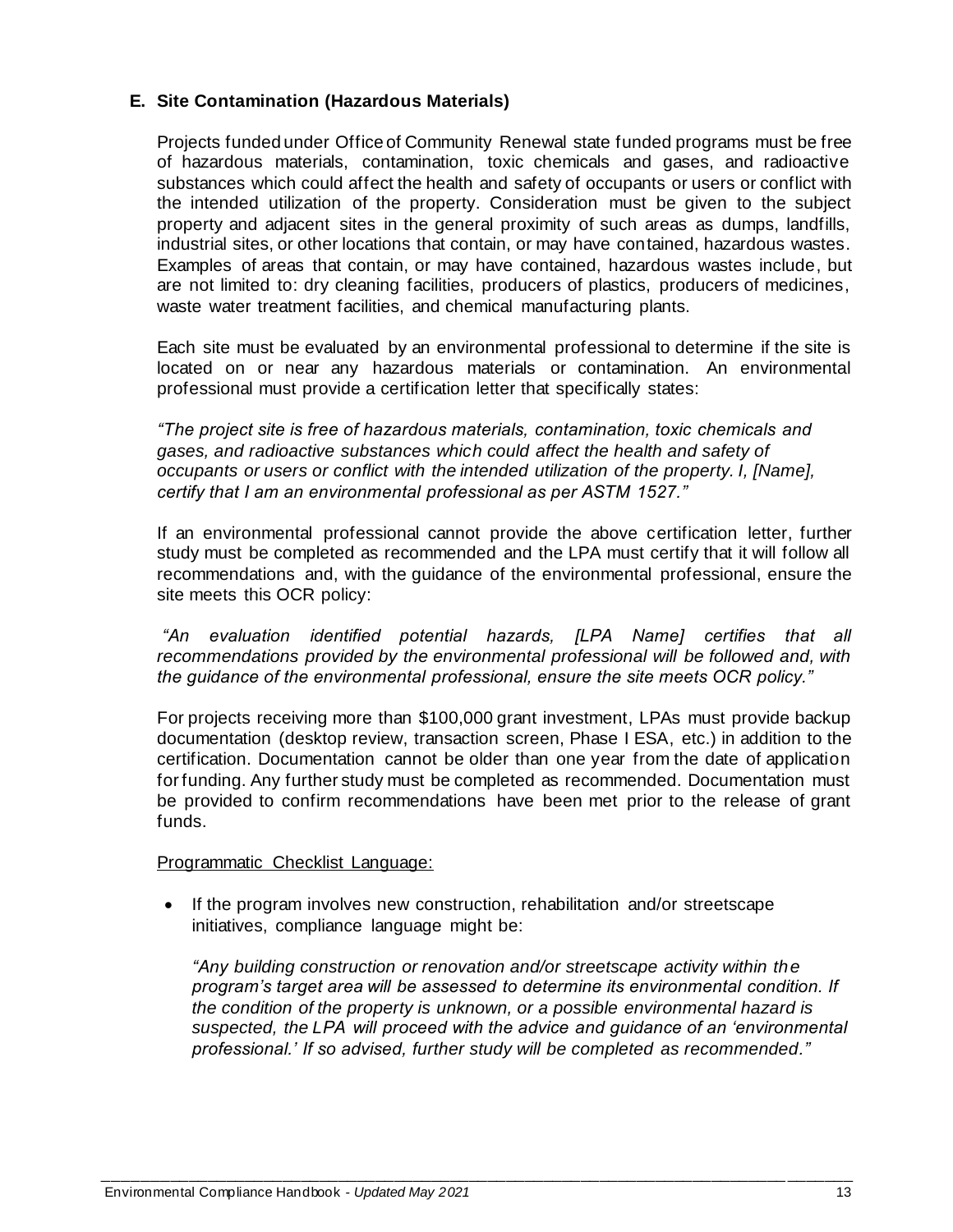#### Site-Specific Checklist Language:

• Minor, exterior-only projects such as exterior painting, sign or awning installation may be exempt from the Site Contamination evaluation requirement. A detailed scope of work and cost estimate must be attached as source documentation. If the project involves minor exterior activities only, without interior building rehabilitation, ground disturbance, or new construction and has a total rehab cost of \$10,000 or less, compliance language might be:

"*The project involves minor exterior activities only without new construction, interior building rehabilitation, or ground disturbance with a total cost of \$10,000 or less. A Site Contamination Evaluation will not be completed."*

• If the project involves \$100,000 and less grant investment and no environmental concerns have been identified, compliance language might be:

*"An environmental professional has certified that the project site is free of hazardous materials, contamination, toxic chemicals and gases, and radioactive substances. Documentation is attached."*

• If the project involves \$100,000 and less grant investment, and potential hazards have been identified, compliance language might be:

*"An evaluation identified potential hazards. All recommendations will be followed and, with the guidance of the environmental professional, ensure the site meets OCR policy as certified in the attached."*

• If the project involves more than \$100,000 grant investment and no environmental concerns have been identified, compliance language might be:

*"An environmental professional has certified that the project site is free of hazardous materials, contamination, toxic chemicals and gases, and radioactive substances. The certification and back up documentation are attached."*

• If the project involves more than \$100,000 grant investment, and potential hazards were identified, compliance language might be:

*"An evaluation identified potential hazards. All recommendations have been followed and the site meets OCR policy as documented in the attached."*

• Streetscape projects must be evaluated for site contamination when they involve ground disturbance. If the streetscape project does not involve ground disturbance, compliance language might be:

*"The project involves [e.g. street light fixtures, banner installation, mural painting, etc.] only and will not include ground disturbance."*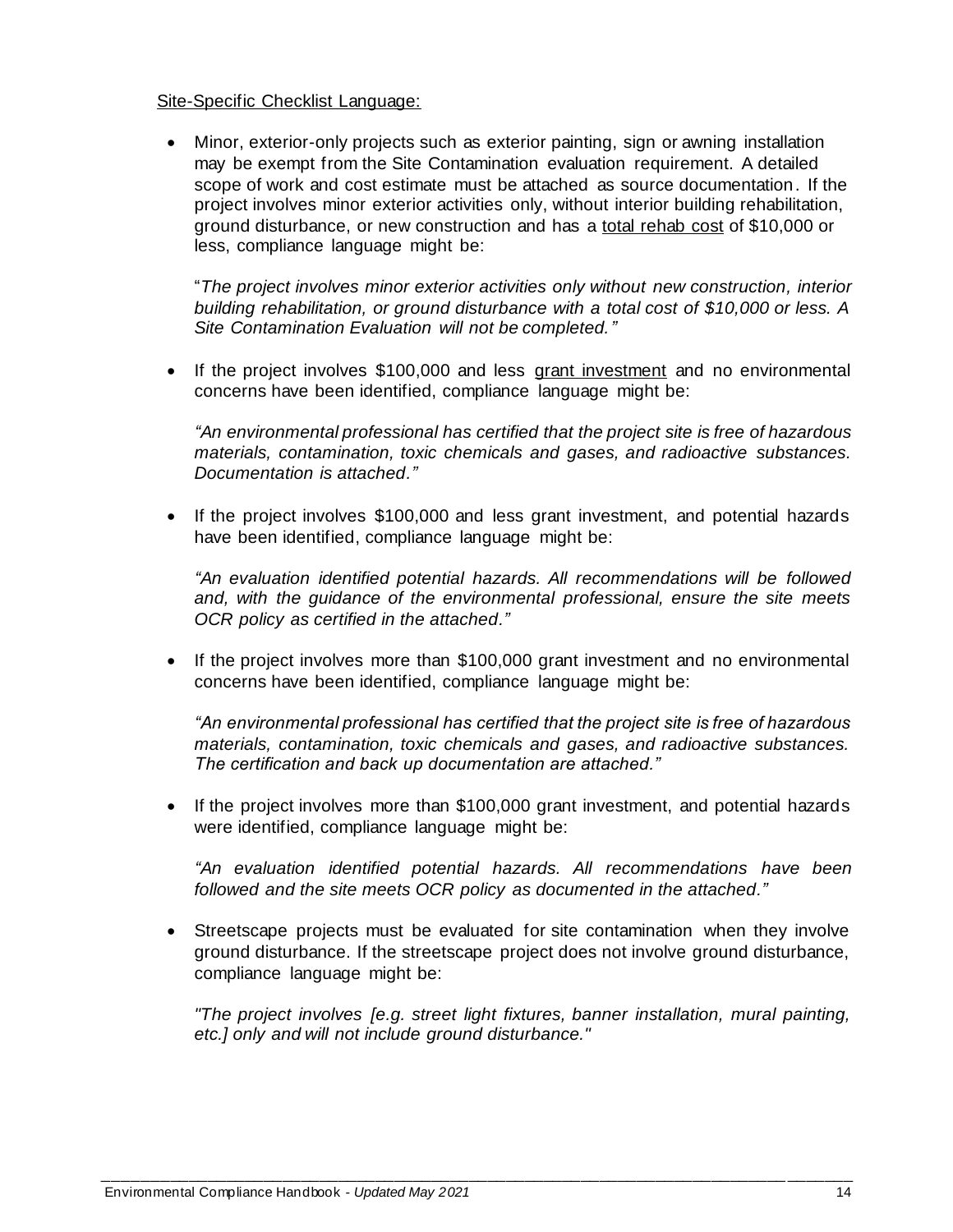The American Society for Testing and Materials Standard (ASTM) defines "environmental professional" as:

- A person who holds a Baccalaureate or higher degree in a relevant science or engineering field plus the equivalent of five years relevant work experience OR
- A person who holds a current engineer's or professional geologist license or registration from a state, tribe or U.S. territory OR
- An official of the site locality's Building Department with expertise in assessing environmental conditions OR
- A person who has the equivalent of ten years relevant work and field experience in performing environmental site assessments.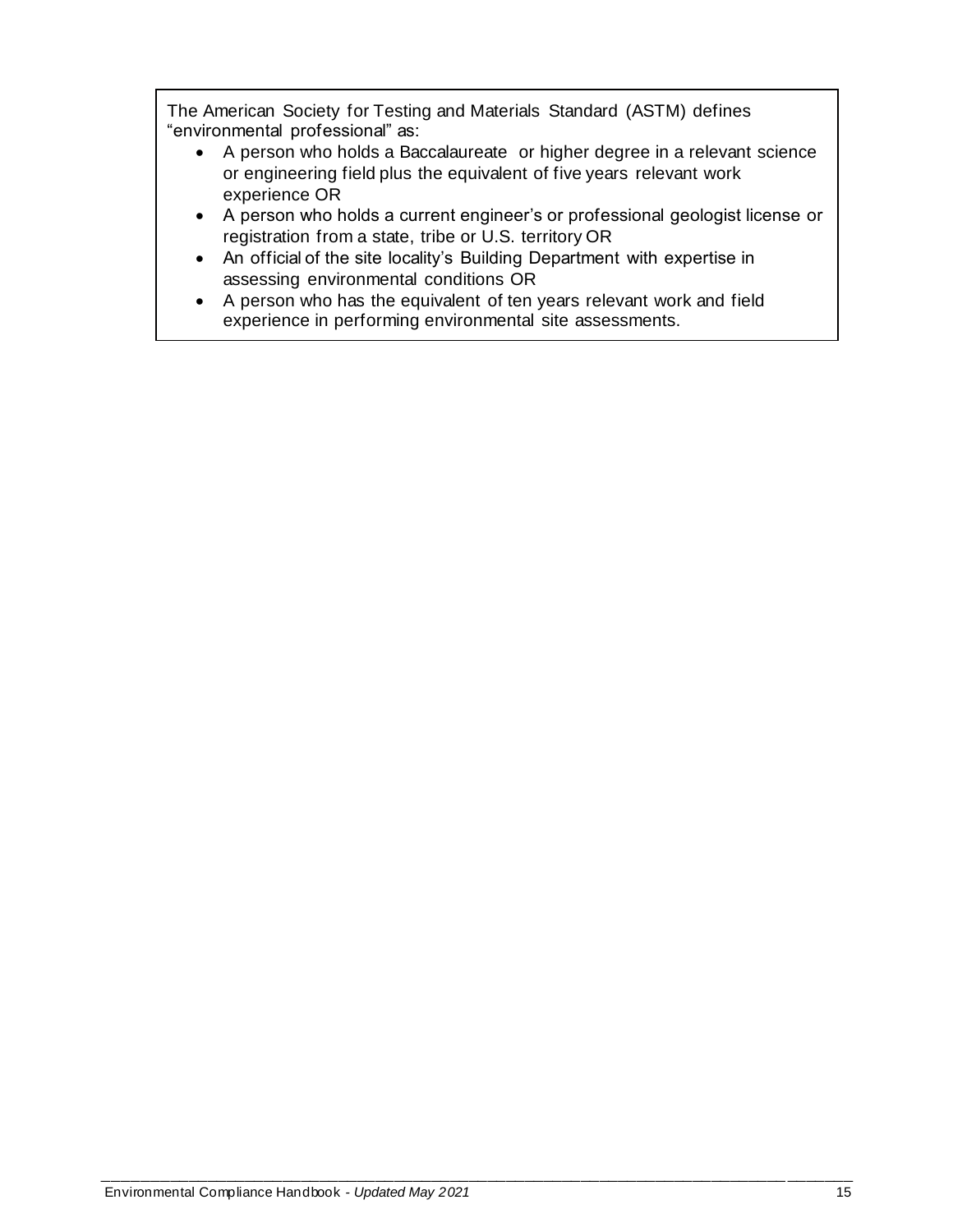## <span id="page-15-0"></span>**F. Lead-Based Paint**

All activities in dwelling units or child occupied facilities that were constructed prior to 1978 must be evaluated for hazards posed by lead-based paint. Additionally, exterior renovations that include residential window repair or replacement, repair of exterior sills and lintels, or other improvements that may impact window openings into residential (or child-occupied facility) floors must also be evaluated for hazards posed by lead-based paint. Contractors performing renovation, repair and painting projects that may disturb lead-based paint must be EPA certified and follow specific work practices to prevent lead contamination.

The Office of Community Renewal state funded programs Lead-Based Paint Policy (Program Policy) covers the AHCT, BMSI, NYMS, RARP, UI and OCR managed DRI programs. The Program Policy includes specific procedures for Evaluation, Disclosure, Work Practices, Clearance, Record Keeping, and Ongoing Maintenance depending upon the renovation type or amount. This is outlined in the table below.

#### Covered Projects

This policy applies to **any pre-1978** structure that is rehabilitated with Program funds, regardless of its current or expected use.

If appropriate documentation is available, exempt projects that are **not** subject to any of the requirements in this policy include:

- Entire buildings or structures that were originally placed in service after 1/1/78.
- Buildings or structures that were originally placed in service prior to 1/1/78 but which have been professionally inspected and certified to contain no lead-based paint according to EPA standards. This does not include buildings that have only been determined by risk assessment to contain no lead hazards.
- Buildings with residential units restricted by financing, regulatory agreement or deed restriction exclusively for occupancy by the elderly.

Appropriate exemptions, with supporting documentation, must be submitted as part of the site-specific environmental review.

#### Definitions:

#### *Child-occupied facility*

A child-occupied facility means a building, or portion of a building containing a day care center, preschool, kindergarten classroom, or other use visited regularly by the same child under 6 years of age on at least two days within any week in which each day's visit lasts at least 3 hours and the combined annual visits last at least 60 hours.

### *EPA Renovation, Repair and Painting (RRP) Rule 40 CFR Part 745*

EPA's Lead Renovation, Repair and Painting Rule (RRP Rule) requires that firms performing renovation, repair, and painting projects that disturb lead-based paint in homes, child care facilities and pre-schools built before 1978 have their firm certif ied by EPA (or an EPA authorized state), use certified renovators who are trained by EPA

*\_\_\_\_\_\_\_\_\_\_\_\_\_\_\_\_\_\_\_\_\_\_\_\_\_\_\_\_\_\_\_\_\_\_\_\_\_\_\_\_\_\_\_\_\_\_\_\_\_\_\_\_\_\_\_\_\_\_\_\_\_\_\_\_\_\_\_\_\_\_\_\_\_\_\_\_\_\_\_\_*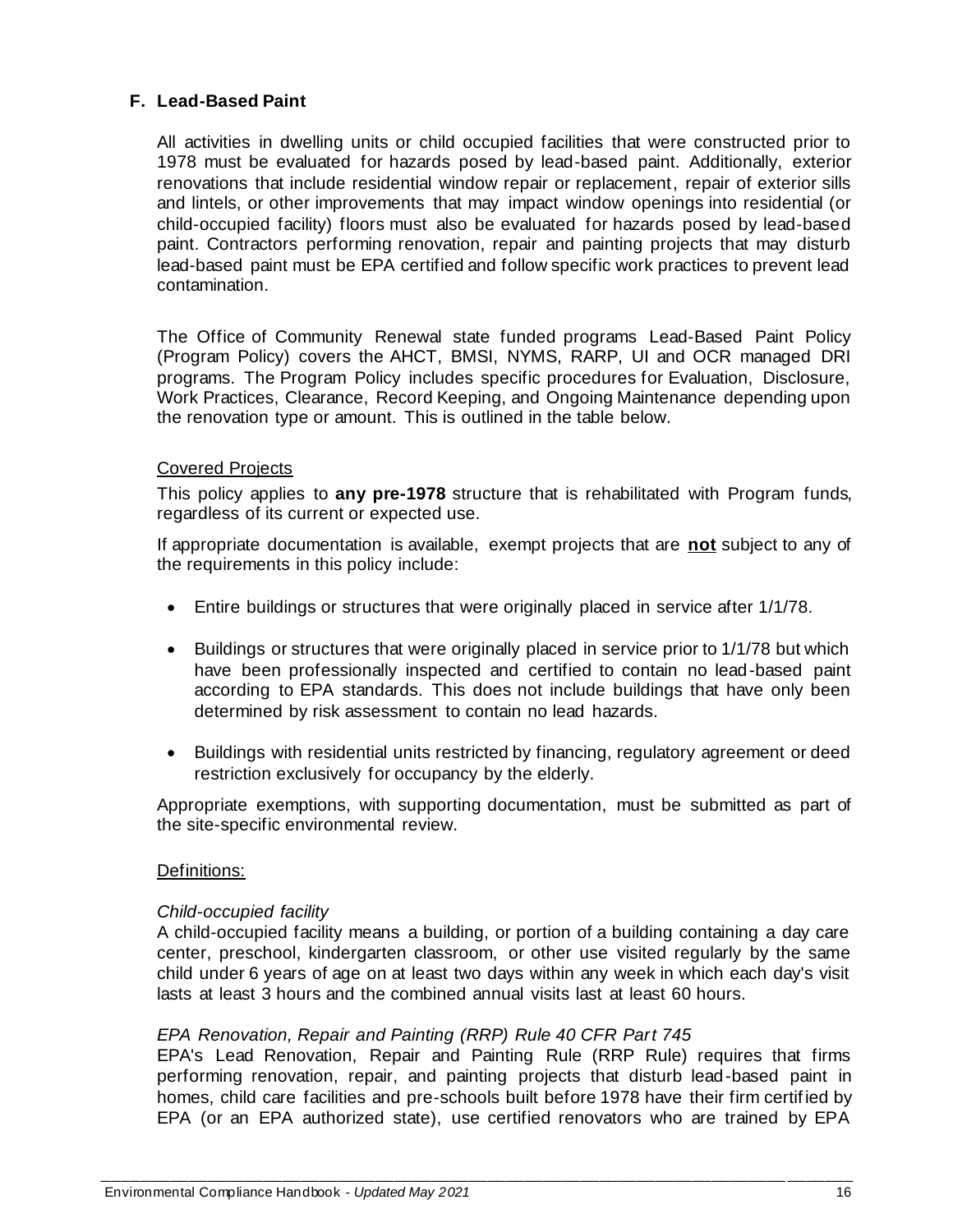approved training providers and follow lead-safe work practices. The Rule is located at 40 CFR Part 745, Subpart E, sections 745.80 – 745.92.

#### *Pre-1978 building or structure*

A building for which any portion of the building was originally placed in service prior to January 1, 1978.

#### *Residential Unit Rehabilitation Cost*

The "hard costs" of rehabilitation within a specific unit, excluding exterior window repair/replacement, lead hazard control costs and soft costs.

#### *Risk Assessment*

One (1) an on-site investigation by a certified risk assessor to determine the existence, nature, severity, and location of lead-based paint hazards, and (2) the provision of a report by the individual or the firm conducting the risk assessment, explaining the results of the investigation and options for reducing lead-based paint hazards.

#### Programmatic Checklist Language:

• If the program involves exempt projects only, compliance language might be:

"*The program only involves buildings that were originally placed in service after 1/1/78 or which have been professionally inspected and certified to contain no lead-based paint according to EPA standards." \**

\*Source documentation must be provided.

If the program will involve any buildings constructed prior to 1978 where disturbance of paint may occur, compliance language might be:

*"Any projects that will involve the disturbance of painted surfaces will be evaluated using the Program Policy for Lead-Based Paint."*

#### Site-Specific Checklist Language:

If the project involves exterior renovations that will not impact residential window openings or interior commercial renovations only, compliance language might be:

*"The project involves exterior renovations or interior commercial renovations only. Window openings into residential or child-occupied facility floors will not be impacted as part of the project scope of work."* 

If the project will involve exterior renovations that will impact residential window openings or interior residential renovations, compliance language might be:

*"The project involves exterior renovations that impact window openings into*  residential floors. Testing will be conducted and if lead-containing painted *surfaces will be disturbed, all work will be conducted in accordance with the Program Policy for Lead-Based Paint. Documentation of the renovator's EPA certification will be maintained to demonstrate compliance."*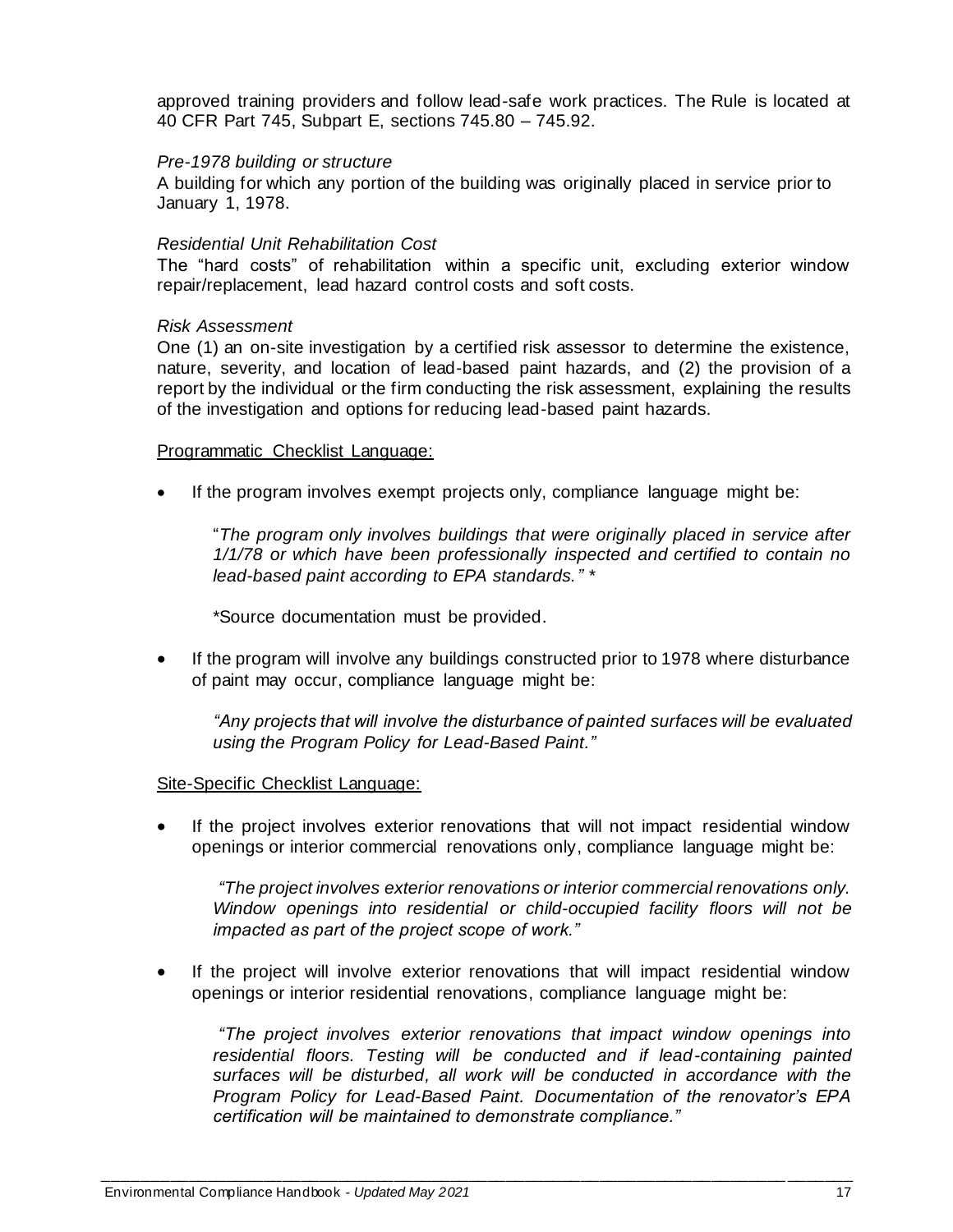*"The project involves interior renovations, including residential unit(s), with \$5,000 and less per Unit Rehab Cost. Testing will be conducted and if leadcontaining painted surfaces will be disturbed, all work will be conducted in accordance with the Program Policy for Lead-Based Paint. Documentation of the renovator's EPA certification will be maintained, and lead clearance reports will be provided with the request for reimbursement to demonstrate compliance."*

*"The project involves interior renovations, including residential unit(s), with more than \$5,000 per Unit Rehab Cost. A lead-based paint risk assessment has been conducted by an EPA certified Risk Assessor and is attached. Identified leadbased paint hazards will be addressed and all work and disclosures will be conducted in accordance with the Program Policy for Lead-Based Paint. Documentation of the renovator's EPA certification will be maintained, and lead clearance reports will be provided with the request for reimbursement to demonstrate compliance."*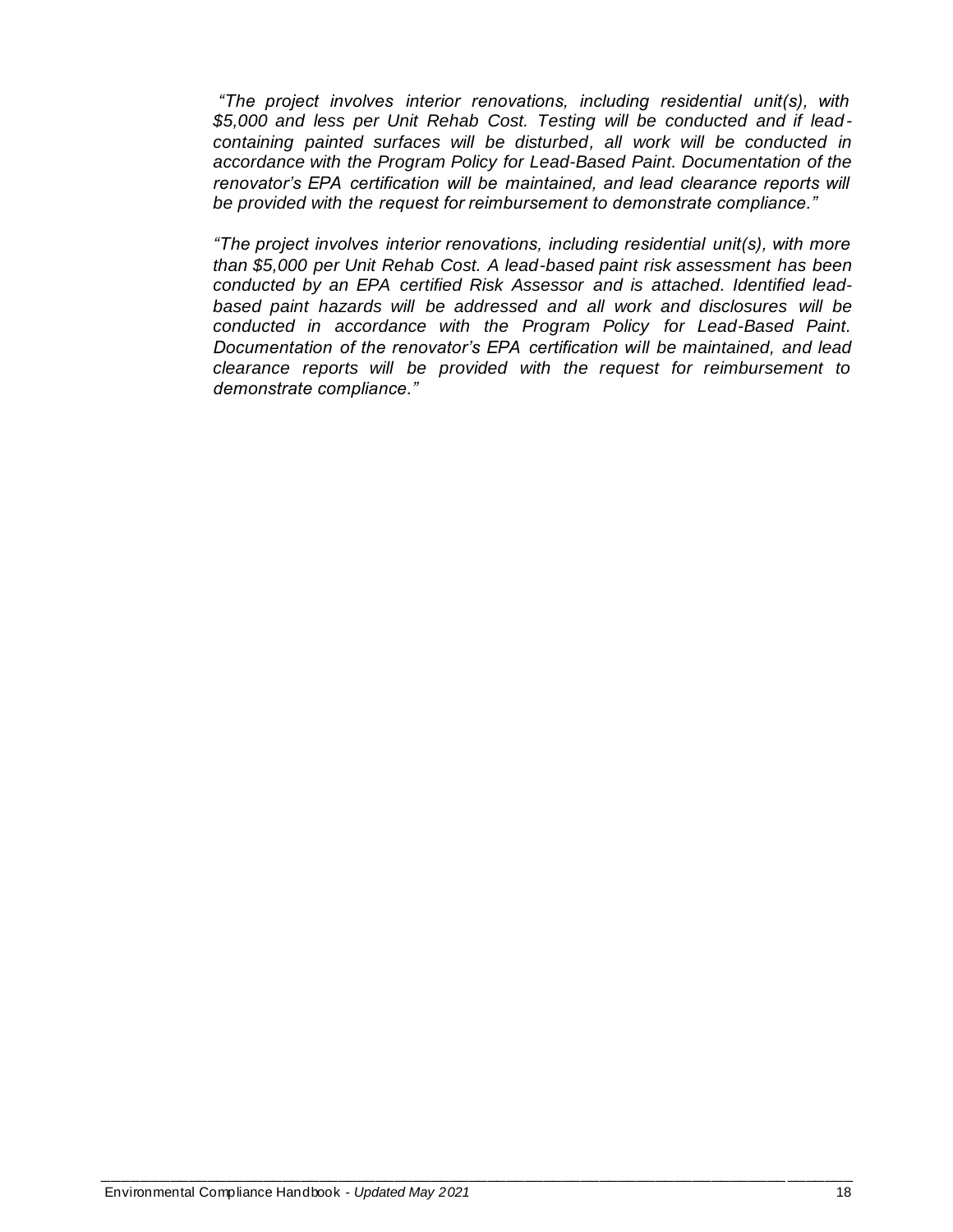## **ild-occupied facility or residential units**

<span id="page-18-0"></span>

|                                                                                                                                                                                                                                                                                                                                                                                                                                                                                                                                                                                                                                                                                                                                                                                                                                                                                                          | <b>Lead-Based Paint Policy Table</b>                                                                                                                                                                                                                                                                                      |                                                                                                                                                                                                                                                                                                                                                                                                                  |                                                                                                                                                                                                                                                                                                                                                                                                                                                                                                                                 |  |
|----------------------------------------------------------------------------------------------------------------------------------------------------------------------------------------------------------------------------------------------------------------------------------------------------------------------------------------------------------------------------------------------------------------------------------------------------------------------------------------------------------------------------------------------------------------------------------------------------------------------------------------------------------------------------------------------------------------------------------------------------------------------------------------------------------------------------------------------------------------------------------------------------------|---------------------------------------------------------------------------------------------------------------------------------------------------------------------------------------------------------------------------------------------------------------------------------------------------------------------------|------------------------------------------------------------------------------------------------------------------------------------------------------------------------------------------------------------------------------------------------------------------------------------------------------------------------------------------------------------------------------------------------------------------|---------------------------------------------------------------------------------------------------------------------------------------------------------------------------------------------------------------------------------------------------------------------------------------------------------------------------------------------------------------------------------------------------------------------------------------------------------------------------------------------------------------------------------|--|
| <b>Structure</b>                                                                                                                                                                                                                                                                                                                                                                                                                                                                                                                                                                                                                                                                                                                                                                                                                                                                                         | Pre-1978 structures with a child-occupied facility or<br>residential units                                                                                                                                                                                                                                                | Pre-1978 structures with a child-occupied facility or residential<br>units                                                                                                                                                                                                                                                                                                                                       | Pre-1978 structures with a child-occupied facility or residential units<br>Workscope: Interior renovations, including residential unit(s).                                                                                                                                                                                                                                                                                                                                                                                      |  |
| Workscope                                                                                                                                                                                                                                                                                                                                                                                                                                                                                                                                                                                                                                                                                                                                                                                                                                                                                                | Workscope: Exterior renovations that include residential<br>window repair or replacement, repair of exterior sills and<br>lintels.                                                                                                                                                                                        | Workscope: Interior renovations, including residential unit(s).<br>< \$5,000 Unit Rehab Cost                                                                                                                                                                                                                                                                                                                     | > \$5,000 Unit Rehab Cost                                                                                                                                                                                                                                                                                                                                                                                                                                                                                                       |  |
| <b>Evaluation</b>                                                                                                                                                                                                                                                                                                                                                                                                                                                                                                                                                                                                                                                                                                                                                                                                                                                                                        | • Test painted surfaces to be disturbed using EPA recognized<br>test kits (40 CFR 745.88) or XRF Survey<br>• Documentation: Renovator records or reports certifying that a<br>determination has been made whether or not lead-based paint<br>was present on the components affected by the renovation per<br>745.86(b)(1) | • Test exterior & residential unit interior painted surfaces to be<br>disturbed using EPA recognized test kits (40 CFR 745.88) or XRF<br>Survey<br>Documentation: Renovator records or reports certifying that a<br>determination has been made whether or not lead-based paint was<br>present on the components affected by the renovation per<br>745.86(b)(1)                                                  | • Test exterior painted surfaces to be disturbed using EPA recognized test kits (40 CFR<br>745.88) or XRF Survey<br>• Conduct LBP risk assessment by EPA certified Risk Assessor of any residential unit<br>with more than \$5,000 in-unit rehab cost (or child-occupied facility) & tenant means of<br>egress per 745.227(d)<br>• Documentation: Renovator records or reports per 745.86(b)(1) and risk assessment<br>report explaining the results of the investigation and options for reducing lead-based<br>paint hazards. |  |
| Disclosure to<br>owner and/or<br>occupants                                                                                                                                                                                                                                                                                                                                                                                                                                                                                                                                                                                                                                                                                                                                                                                                                                                               | To owner:<br>• EPA Renovate Right pamphlet to owner<br>• Documentation: owner acknowledgement of receipt per<br>745.84(b)                                                                                                                                                                                                 | To owner:<br>• EPA Renovate Right pamphlet to owner<br>• Documentation: owner acknowledgement of receipt per 745.84(b)<br>Owner to residential tenants:<br>• EPA Renovate Right pamphlet<br>• HUD/EPA Protect Your Family from Lead pamphlet<br>• HUD/EPA Lessor's Disclosure of Information on Lead-Based Paint<br>and/or Lead-Based Paint Hazards<br>• Documentation: owner certification of tenant disclosure | To owner:<br>• EPA Renovate Right pamphlet<br>• Disclosure of risk assessment results<br>• Disclosure of clearance results<br>• Documentation: owner acknowledgement of receipt per 745.84(b)<br>Owner to residential tenants:<br>• EPA Renovate Right pamphlet<br>• HUD/EPA Protect Your Family from Lead pamphlet<br>• HUD/EPA Lessor's Disclosure of Information on Lead-Based Paint and/or Lead-Based<br>Paint Hazards<br>• Documentation: owner certification of tenant disclosure                                         |  |
| If the certified renovator has tested each component affected by the renovation and determined that the components are free of paint or other surface coatings that contain lead equal to or in excess of 1.0 mg/cm2 or 0.5% b<br>the test results and no further action concerning lead-based paint is required.<br>• If lead-containing (equal to or in excess of 1.0 mg/cm2 or 0.5% by weight) painted surfaces will be disturbed or if lead-based paint hazards were identified during a risk assessment the procedures subsequently outlined i<br>followed.<br>When conducting renovation work that disturbs any painted surface of the building exterior beyond any residential window openings, it is strongly recommended to test the painted surfaces and if lead-containing paint is det<br>EPA certified contractor and implement EPA safe work practice standards found at 40 CFR 745.85(a). |                                                                                                                                                                                                                                                                                                                           |                                                                                                                                                                                                                                                                                                                                                                                                                  |                                                                                                                                                                                                                                                                                                                                                                                                                                                                                                                                 |  |
| <b>Eligible</b><br>contractors                                                                                                                                                                                                                                                                                                                                                                                                                                                                                                                                                                                                                                                                                                                                                                                                                                                                           | • EPA certified renovation firm (current)<br>• Documentation: firm certification per 745.89 & Renovator training certification per 745.90                                                                                                                                                                                 |                                                                                                                                                                                                                                                                                                                                                                                                                  |                                                                                                                                                                                                                                                                                                                                                                                                                                                                                                                                 |  |
| <b>Work</b><br>practices                                                                                                                                                                                                                                                                                                                                                                                                                                                                                                                                                                                                                                                                                                                                                                                                                                                                                 | • EPA work standards at 40 CFR 745.85(a)<br>• Documentation: Contract reflecting LBP hazard controls & work requirements; Renovator certification per 745.86(b)(6) and completion documentation per 745.86(c)                                                                                                             |                                                                                                                                                                                                                                                                                                                                                                                                                  |                                                                                                                                                                                                                                                                                                                                                                                                                                                                                                                                 |  |
| <b>Occupant</b><br>protections                                                                                                                                                                                                                                                                                                                                                                                                                                                                                                                                                                                                                                                                                                                                                                                                                                                                           | • Residential units: contain work areas and post signs per<br>745.85(a)<br>• Documentation: Renovator certification per 745.86                                                                                                                                                                                            | • Residential units: contain work areas and post signs per 745.85(a)<br>• Documentation: Renovator certification per 745.86                                                                                                                                                                                                                                                                                      | • Residential units and egresses: contain work areas and post signs per 745.85(a)<br>• Households with pregnant women or child under the age of 6: relocate during lead<br>hazard control activities<br>• Child-occupied facility: not is use during hazard control activities<br>• Documentation: evidence of temporary relocation                                                                                                                                                                                             |  |
| <b>Clearance</b>                                                                                                                                                                                                                                                                                                                                                                                                                                                                                                                                                                                                                                                                                                                                                                                                                                                                                         | • EPA post-renovation verification methods (745.85(b))<br>• Documentation: Renovator certification per 745.86                                                                                                                                                                                                             | Clearance testing per 24 CFR 35.1340<br>Documentation: clearance report                                                                                                                                                                                                                                                                                                                                          | • Clearance testing per 24 CFR 35.1340<br>• Documentation: clearance report                                                                                                                                                                                                                                                                                                                                                                                                                                                     |  |
| <b>Records of</b><br>compliance                                                                                                                                                                                                                                                                                                                                                                                                                                                                                                                                                                                                                                                                                                                                                                                                                                                                          | Contractor: Records required by 745.86 must be maintained 3 years after completion of the renovation.<br>Program administrator: Records of compliance 5 years after completion of the 5-year performance period (see compliance checklist)                                                                                |                                                                                                                                                                                                                                                                                                                                                                                                                  |                                                                                                                                                                                                                                                                                                                                                                                                                                                                                                                                 |  |
| Ongoing<br>maintenance                                                                                                                                                                                                                                                                                                                                                                                                                                                                                                                                                                                                                                                                                                                                                                                                                                                                                   | During the 5-year performance period, owner certifies to maintain the paint in all residential spaces using safe work practices                                                                                                                                                                                           |                                                                                                                                                                                                                                                                                                                                                                                                                  |                                                                                                                                                                                                                                                                                                                                                                                                                                                                                                                                 |  |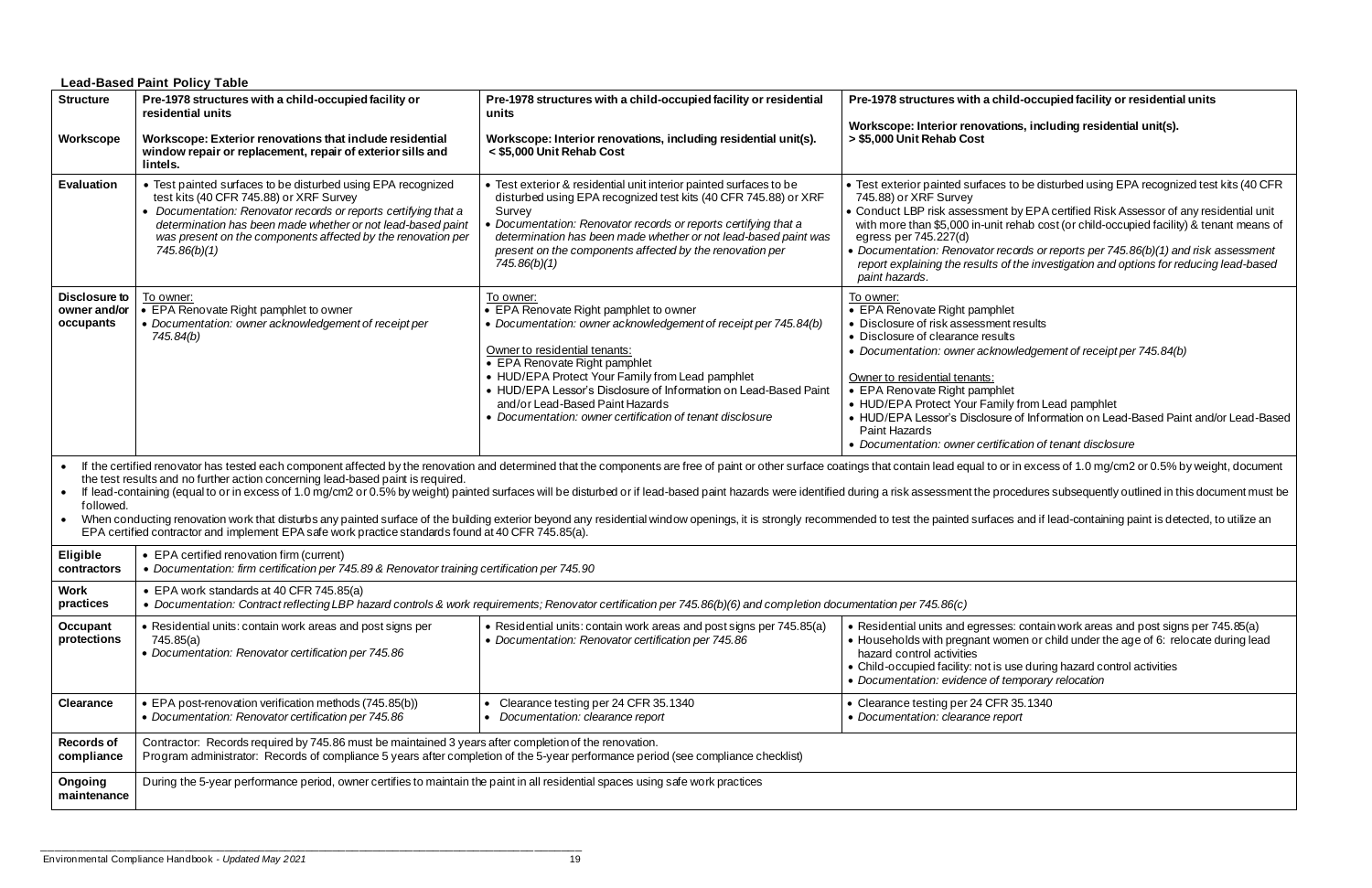## <span id="page-19-0"></span>**G. Asbestos Containing Materials**

If asbestos-containing materials (ACM) will be disturbed as part of program activities, they must be handled and disposed of according to NYS Department of Labor requirements at 12 NYCRR Part 56. For projects involving demolition, 12 NYCRR Part 56-11.5 must also be specifically followed.

Exposure to asbestos fibers, a known carcinogenic agent, creates a serious risk to the public safety and health and that the public is more frequently exposed to these risks as a result of an increasing number of rehabilitation, reconstruction, and demolition projects on buildings or structures containing asbestos or asbestos materials. The New York State Department of Labor's Asbestos regulations protect the public from exposure to asbestos fibers. This law requires that all work that disturbs ACM be done by trained workers following special procedures and engineering controls to prevent the spread of asbestos into the air and ensure ACM has been properly removed. The regulation protects people who live and work in buildings with asbestos and the workers who disturb the asbestos.

The NYS Department of Labor instructs that an asbestos survey must be completed by a certified Asbestos Inspector whenever all or part of a building or structure will be demolished, renovated, remodeled or repaired. The survey will determine if the planned work will disturb asbestos material.

Compliance language might be:

*"Asbestos Containing Materials (ACM) that will be disturbed as part of program activities will be handled and disposed of according to NYS Department of Labor requirements at 12 NYCRR Part 56 and local regulations."*

#### *OR*

*"An Asbestos survey was conducted and it was determined that ACM will not be disturbed as documented in the attached."*

*OR*

*"Asbestos Abatement has been completed and the report is included."*

NYS Department of Labor 12 NYCRR Part 56, *Asbestos,* is available online, here:<https://dol.ny.gov/system/files/documents/2021/03/icr56.pdf>

*\_\_\_\_\_\_\_\_\_\_\_\_\_\_\_\_\_\_\_\_\_\_\_\_\_\_\_\_\_\_\_\_\_\_\_\_\_\_\_\_\_\_\_\_\_\_\_\_\_\_\_\_\_\_\_\_\_\_\_\_\_\_\_\_\_\_\_\_\_\_\_\_\_\_\_\_\_\_\_\_*

Also see: *Asbestos in New York State Facts and Responsibilities* <https://dol.ny.gov/system/files/documents/2021/03/p224.pdf>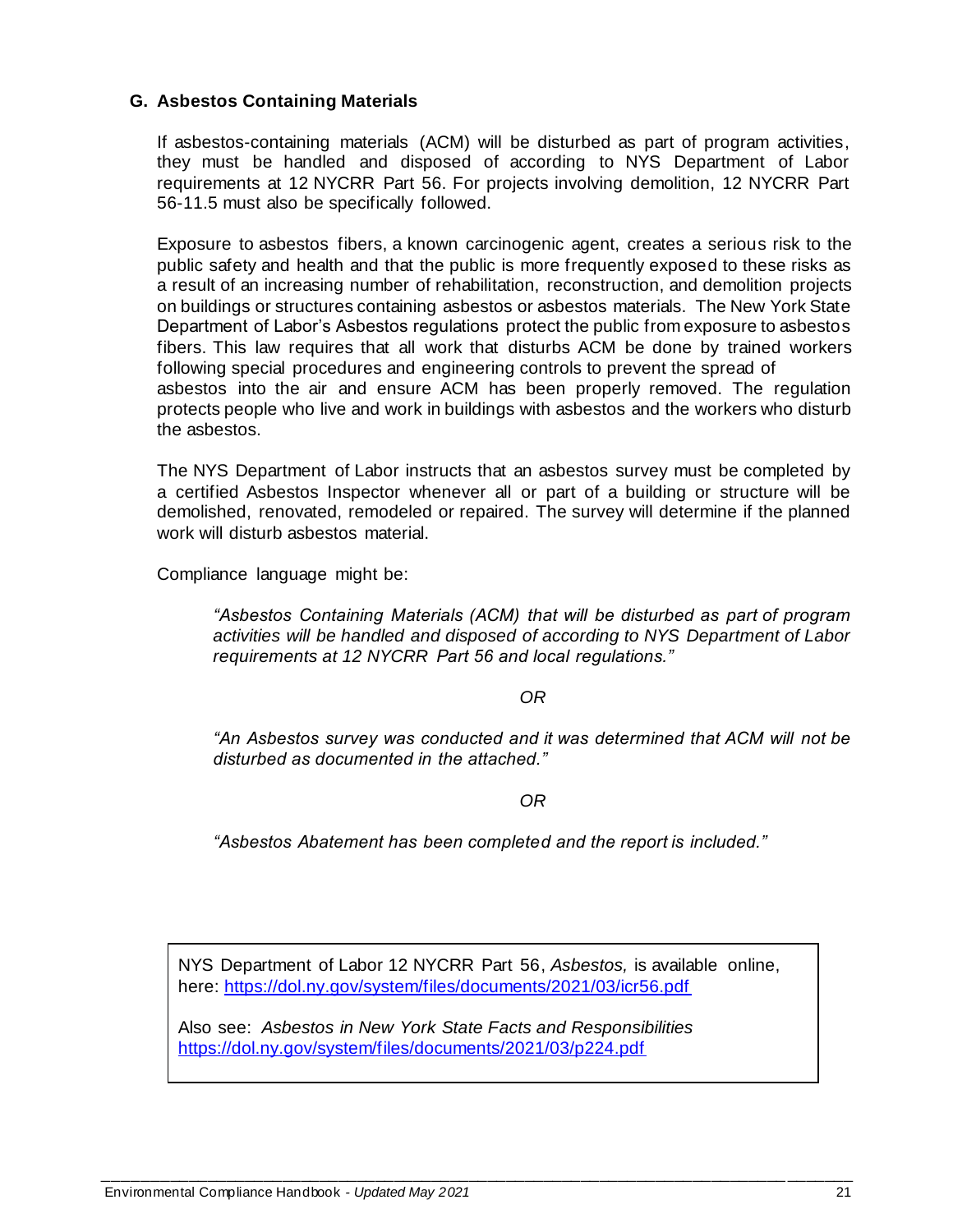## <span id="page-20-0"></span>**H. Radon**

Project sites or target areas located in Zones 1 and 2 (moderate to high) of the EPA Map of Radon Zones, where new construction or rehabilitation of residential units or residential common areas will occur, must be tested for radon. If elevated levels are encountered, a radon mitigation system must be installed in accordance with EPA *Radon Mitigation Standards.* 

Radon gas is regarded as a Group A carcinogen. The United States Environmental Protection Agency (EPA) has set an action level of 4.0 picocuries per liter (pCi/L). An elevated radon level occurs if the results of one long-term test or the average of two shortterm tests show radon levels of 4pCi/L or higher. Any radon exposure has some risk. If the level is between 2 and 4 pCi/L, the EPA still recommends corrective measures to reduce exposure to radon gas.

Radon typically moves up through the ground to the air above and into a building through cracks and other holes in the foundation. The building traps radon inside, where it can build up. Any building may have a radon problem. This means new and old buildings, well-sealed and drafty buildings, and buildings with or without basements.

Radon testing instructions generally dictate that testing should be conducted in the lowest livable floor of a building that is used on a regular basis. If the basement is not used on a regular basis, or the building does not have a basement, testing should be conducted in the next lowest livable floor. Also consider that closed building conditions must be maintained for the duration of the test. A post-construction radon test is required. Testing must be conducted for all projects assisting residential units or residential common areas including projects in mixed-use buildings, solely residential buildings, and buildings with or without basements.

Radon testing must be conducted post-renovation. This is especially important if a project involves energy improvements that tighten the building envelope. For larger capital projects, it may be more cost effective to conduct radon testing prior to renovation, and if the results exceed allowable limits, a radon mitigation system may be installed as part of the renovation project.

If the target area or project site is located in areas with a low radon level, compliance language might be:

*"The target area or project site is located in a zone with low potential for radon according to the EPA Map of Radon Zones. Radon testing is not required."*

In this case, source documentation must be provided and include a copy of an EPA Map of Radon Zones that contains the project site or target area.

• If the program or project does not include construction or rehabilitation of residential units, compliance language might be:

*"The project does not include construction or rehabilitation of residential units or common areas."*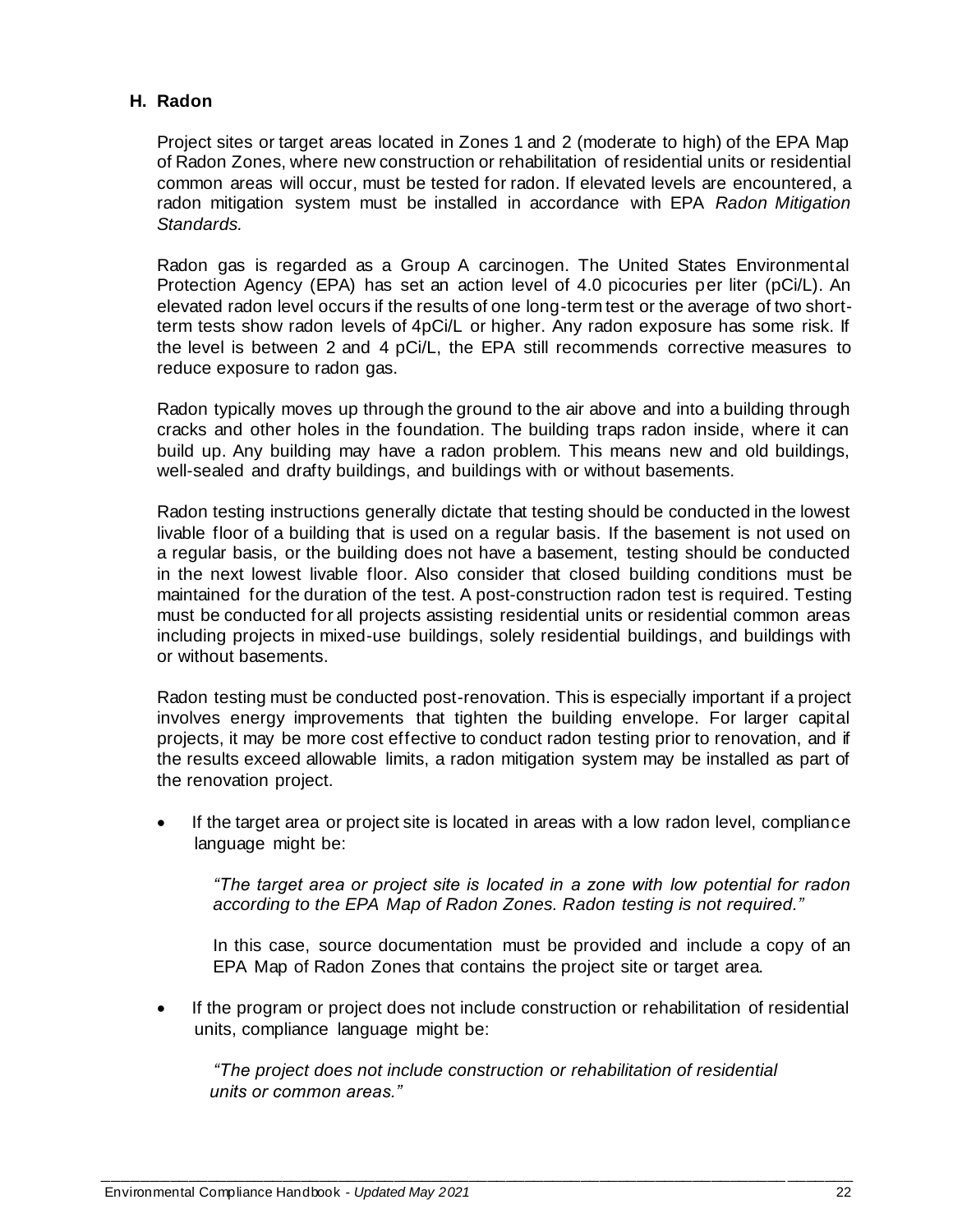• If the Program target area is located in an area of moderate to high radon level, compliance language might be:

*"The target area is located in a zone with moderate or high potential for radon levels to exceed the U.S. EPA action level (4pCi/L or higher). New construction or rehabilitation of residential units and common areas will include post-renovation testing and if elevated levels are found, a radon mitigation system will be installed in accordance with EPA Radon Mitigation Standards."*

• If the project site is located in an area of moderate to high radon level, compliance language might be:

*"The project includes assistance to residential units located in an area with high or moderate potential for radon levels to exceed the U.S. EPA action level (4pCi/L or higher). Radon testing will be conducted post-renovation and, if elevated levels are found, a radon mitigation system will be installed in accordance with EPA Radon Mitigation Standards. Documentation of test results or installation of a mitigation system will be provided at project completion.*

The EPA Map of Radon Zones can be accessed online, here: [https://www.epa.gov/sites/production/files/2014-08/documents/new\\_york.pdf](https://www.epa.gov/sites/production/files/2014-08/documents/new_york.pdf)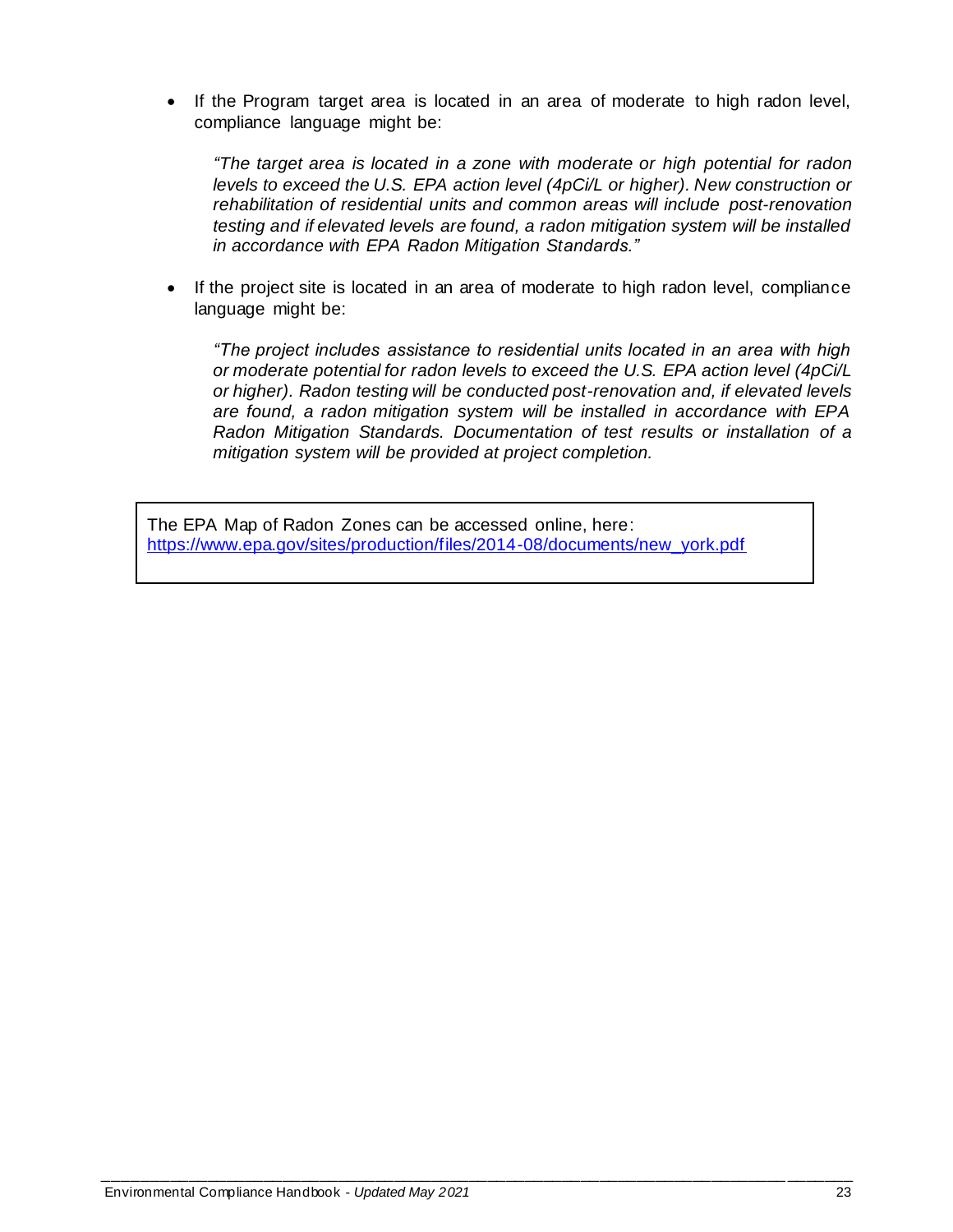## <span id="page-22-0"></span>**I. Wetlands**

Funded projects that involve new construction or ground disturbance (including streetscape and site work) may be subject to NYS Department of Environmental Conservation (DEC) and/or U.S. Army Corps of Engineering (ACOE) wetland regulations. Sites in urban, built-up areas do not require a wetlands investigation. For projects with sites outside of urban, built-up areas, with ground-disturbing work, even on previously disturbed land, both the DEC and US Fish and Wildlife Maps of jurisdictional wetlands must be consulted. In addition to consultation of wetlands maps, if the Sponsor or HTFC suspects the potential presence of wetlands in the areas to be disturbed, a formal jurisdictional review or qualified biologist delineation may be required to confirm whether wetlands will be disturbed.

Under New York State regulations, a permit must be obtained from DEC prior to conducting regulated activities in or within 100 feet of state-protected freshwater wetland areas mapped by the agency. Regulated activities are described in DEC permit regulations at 6 NYCRR Part 663. Within the boundaries of the Adirondack Park, state wetland regulations are administered by the Adirondack Park Agency (APA).

Additionally, Section 404 of the Clean Water Act provides for jurisdiction by ACOE over "waters of the United States," including most wetland areas, even those that may not be mapped by FWS or DEC. Activities disturbing these areas may be subject to ACOE permitting requirements

If the project involves new construction or ground disturbance, source documentation must be provided. Documentation includes a map of state-protected wetlands that contains the project site or target area or correspondence with the DEC. A more comprehensive review may be needed for larger projects involving ground disturbance, the LPA will be contacted if that is the determination.

If the program does not involve new construction, ground disturbance or is entirely within an urban, built-up area, compliance language might be:

*"The program/project does not involve new construction, ground disturbance or is entirely within an urban, built-up area."*

• If the program or project involves new construction or ground disturbance and is not in a built-up area, compliance language might be:

*"The program/project involves new construction or ground disturbance and is not in a built-up area and prior to the start of project work, a wetlands determination will be made and, if necessary, a permit will be obtained from the DEC or ACOE prior to construction."*

Maps of state-protected wetlands are available at DEC regional offices [\(www.dec.ny.gov/about/558.html\),](http://www.dec.ny.gov/about/558.html) or online at: <https://gisservices.dec.ny.gov/gis/erm/>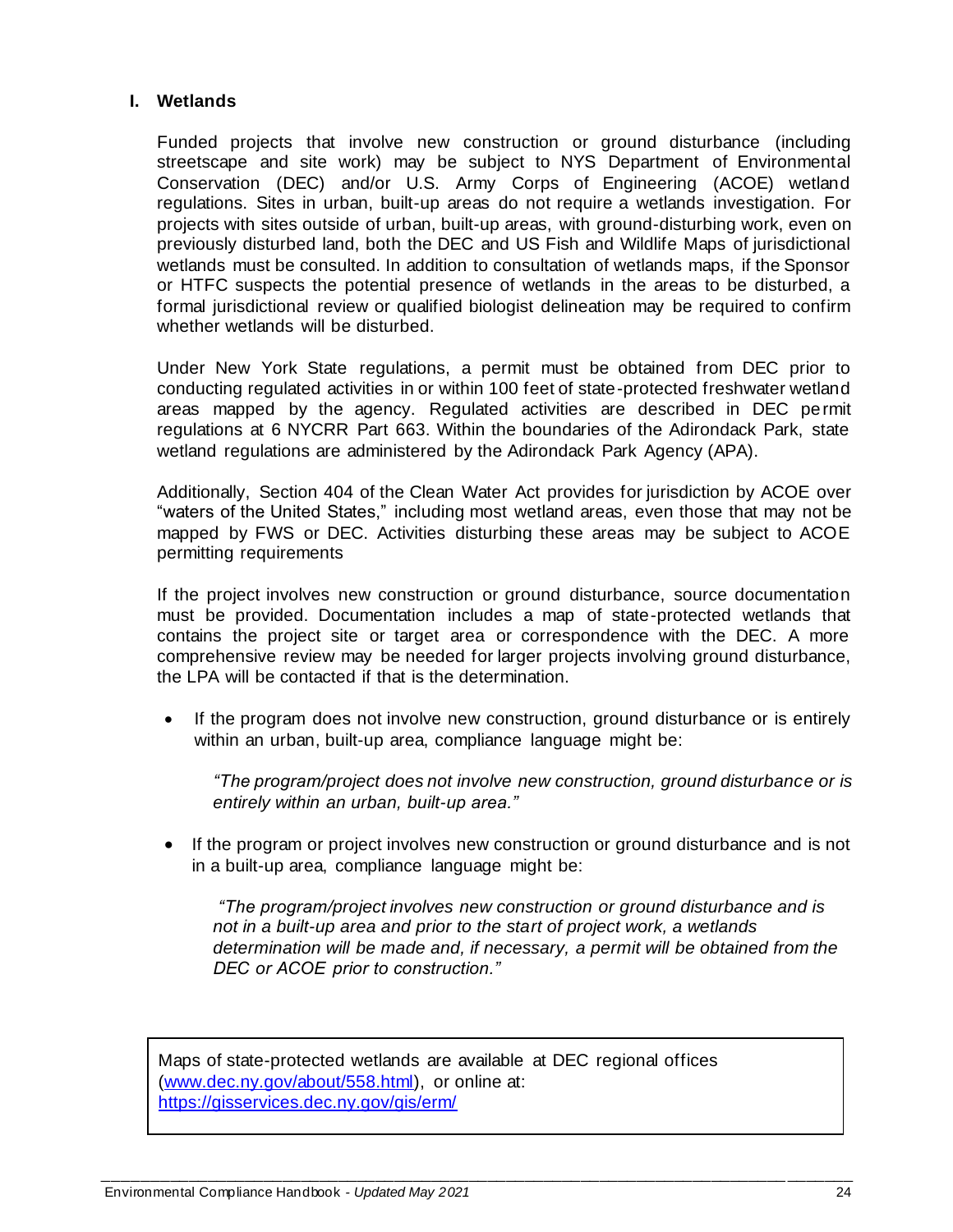## <span id="page-23-0"></span>**J. Endangered Species**

Projects that involve new construction, ground disturbance or tree cutting may be subject to endangered and threatened species regulations and must be checked on the NYSDEC Environmental Resource Mapper (link below). If the site does not fall into an area of "rare plants and rare animals," "significant natural communities," or "natural communities vicinity," no further review is required. If the site does fall into one of these areas, the NYS Natural Heritage Program must be contacted. The response from the NYS Natural Heritage Program must be provided to the Office of Community Renewal to determine if additional consultation through the Department of Environmental Conservation is required.

- 1. Check the NYSDEC Environmental Resource Mapper (ERM):
	- Enter the address and turn on the Significant Natural Communities (pink) and Rare Plants or Animals (orange) layers.
	- If the site is **not** in an orange or pink shaded area the endangered species review is complete. Attach this map to the environmental compliance checklist.
	- If the site is in the orange or pink go to step 2.
- 2. Consult with the NYS Natural Heritage Program to determine if the project area is known to contain state listed rare, threatened or endangered species, or associated critical habitat. Attach documentation of response to the environmental compliance checklist. Directions are available here:<http://www.dec.ny.gov/animals/31181.html>
- 3. If tree cutting is involved, follow the directions provided on the US Fish and Wildlife Service's (FWS) website and use the Information for Planning and Consultation Tool (IPaC). Provide the resulting documentation, demonstrating if any federally-listed rare, threatened, or endangered species or habitats exist on the site <http://ecos.fws.gov/ipac/>

### **Sample compliance language**

### Programmatic Checklist Language:

• *"The NYSDEC Environmental Resource Mapper will be reviewed for projects that involve new construction, ground disturbance or tree cutting. If a project with site disturbance is in an area of "rare plants and rare animals," "significant natural communities," or "natural communities vicinity," a request for information will be submitted to New York State Natural Heritage Program. If new construction, ground disturbance or tree cutting is involved, an official species list from the US Fish and Wildlife Service Information for Planning and Consultation website will be provided."*

### Site-Specific Checklist Language:

- *"The project is in a built-up urban area and does not involve new construction, ground disturbance, or tree cutting."*
- *"The project involves new construction, ground disturbance and/or tree cutting. The Environmental Resource Mapper was reviewed. The project is not within an area of any rare plants or animals. An official species list from the US Fish and Wildlife Service Information for Planning and Consultation website is attached."*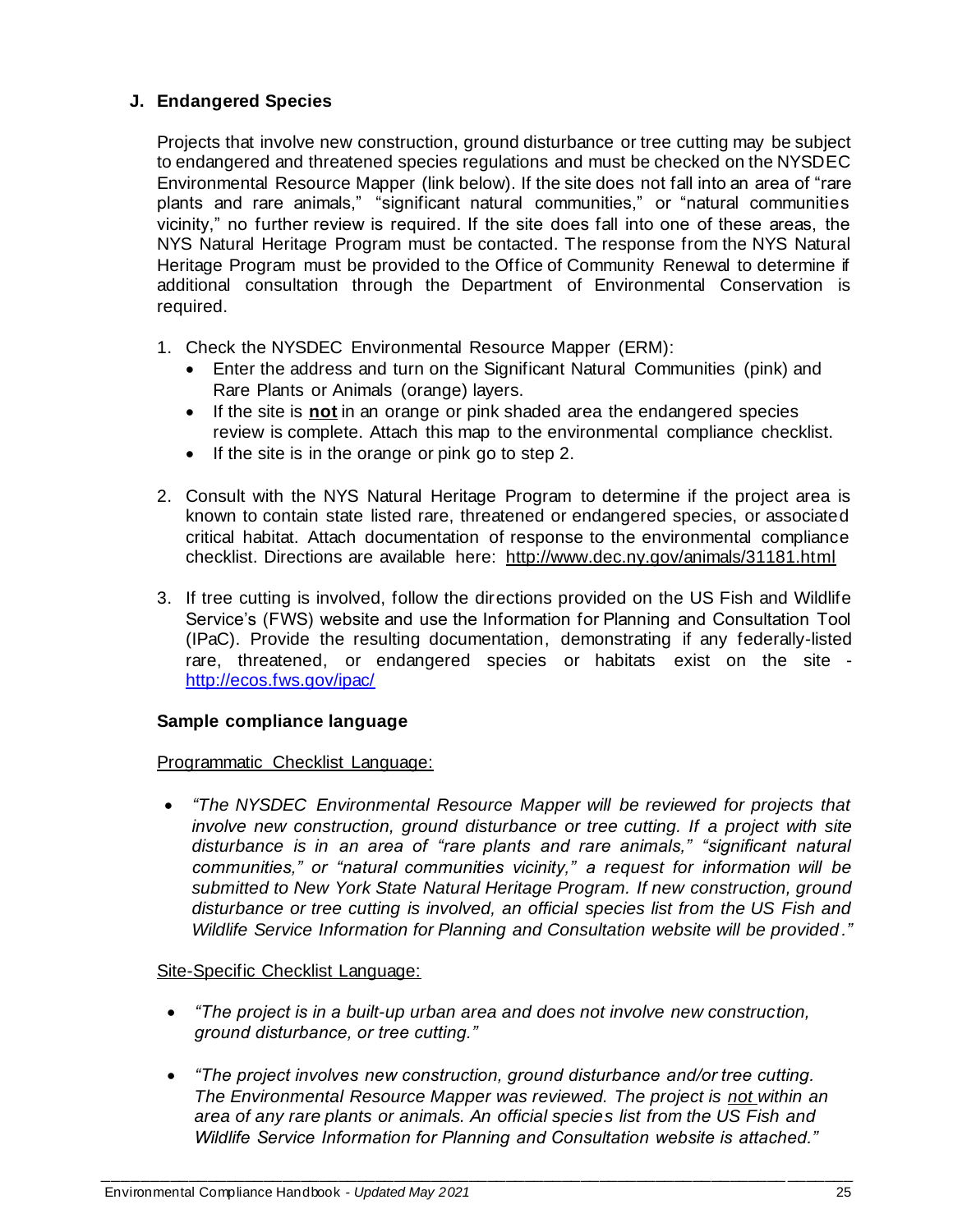• *"The project involves new construction, ground disturbance and/or tree cutting. The NYSDEC Environmental Resource Mapper was reviewed. The project site is within an area of rare plants or animals. Correspondence with the NYS Natural Heritage Program is attached. An official species list from the US Fish and Wildlife Service Information for Planning and Consultation website is attached."*

Copies of Environmental Resource maps, correspondence with the New York State Natural Heritage Program (NYNHP) and the documentation created pursuant to the USFWS search should be included as source documentation. A more comprehensive review may be needed for larger projects involving ground disturbance and/or tree cutting/removal.

## **NOTE**: The Environmental Resource Mapper

[\(https://gisservices.dec.ny.gov/gis/erm/\)](https://gisservices.dec.ny.gov/gis/erm/) is an interactive mapping application that can be used to identify some of New York State's natural resources and environmental features that are state protected, or of conservation concern.

### Instructions for creating an Environmental Resource Map

- 1. Click on the *Search* tab
- 2. Enter the address of the project site or an address of the target area and click the search icon
- 3. Click on *Layers & Legend* tab
- 4. Check the box for *All Layers*
- 5. Zoom in or out as necessary
- 6. Click on the Tools tab and then the Print icon
- 7. In *Printout Template* select PDF then click on *Print Map*
- 8. Save

Instructions for IPaC Official Species List

- 1. Go to IPaC Information for Planning and Consultation site: <https://ecos.fws.gov/ipac/>
- 2. Select Get Started if an account has not already been set-up;
- 3. Enter project location and select address;
- 4. Define the project area;
- 5. Click continue;
- 6. Click Define Project;
- 7. Enter log in information for an established account or create an account;
- 8. Once logged in, provide a project name and description;
- 9. Click on Request Species List;
- 10. Click Yes, Request a Species List;
- 11.Provide contact information and Submit Official Species List Request;
- 12.Once processing is complete select Species List: New York Ecological Services Field Office, this is the required Official Species List that should be submitted with the Environmental Checklist

The USFWS planning and mapping tool is found online, here: <http://ecos.fws.gov/ipac/>

*Or*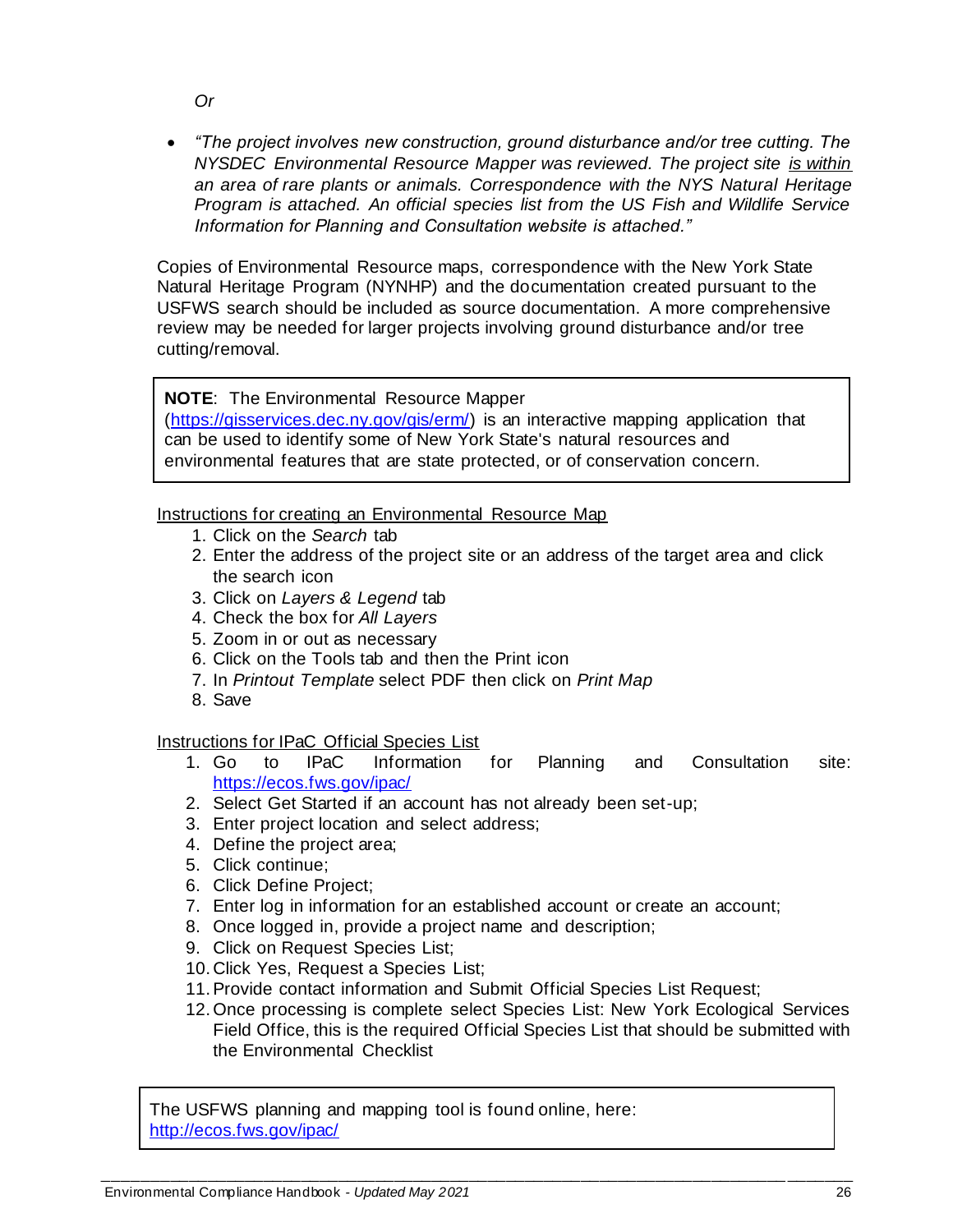## <span id="page-25-0"></span>**K. Agricultural Districts**

New York State Agriculture and Markets Law requires site review if the project is conversion of farmland to nonagricultural use in a state Agricultural District certified pursuant to Agriculture and Markets Law, Article 25-AA,sections 303 and 304. This review consists of an Agricultural Impact Statement and a Notice of Intent submitted to the NYS Department of Agriculture and Markets (NYSDAM) for review and consideration.

Additionally, any project requiring a special use permit, site plan, subdivision approval or use variance, which requires approval by a planning, zoning, town or village board must submit an Agricultural Data Statement (ADS) if the proposed project occurs on property within an agricultural district containing a farm operation or on property with boundaries within 500 feet of a farm operation located within an agricultural district. The clerk of the appropriate governmental entity is required to complete and submit the ADS.

If the program/project is not located in an agricultural district and does not involve activities with potential to convert farmland to nonagricultural use or an ADS, compliance language might be:

*"The program does not involve any activities with potential to convert farmland to nonagricultural use and does not require an Agricultural Data Statement."*

If the program includes new construction or site disturbance, and is located in a state Agricultural District or requires an ADS, compliance language might be:

*"If the site is within a New York State Agricultural District, OCR will be contacted to begin the consultation process with the New York State Department of Agriculture and Markets. If the site is within 500 feet of an active farm operation and the project requires a local approval an Agricultural Data Statement will be obtained as part of the local approval process."*

In this case, copies of Agricultural District maps, a complete site plan of the work to occur, a copy of the ADS and a complete project description should be included as source documentation for site-specific reviews.

Local Agricultural District contact information and County Agricultural District Map Data can be accessed online, here: <https://cugir.library.cornell.edu/>